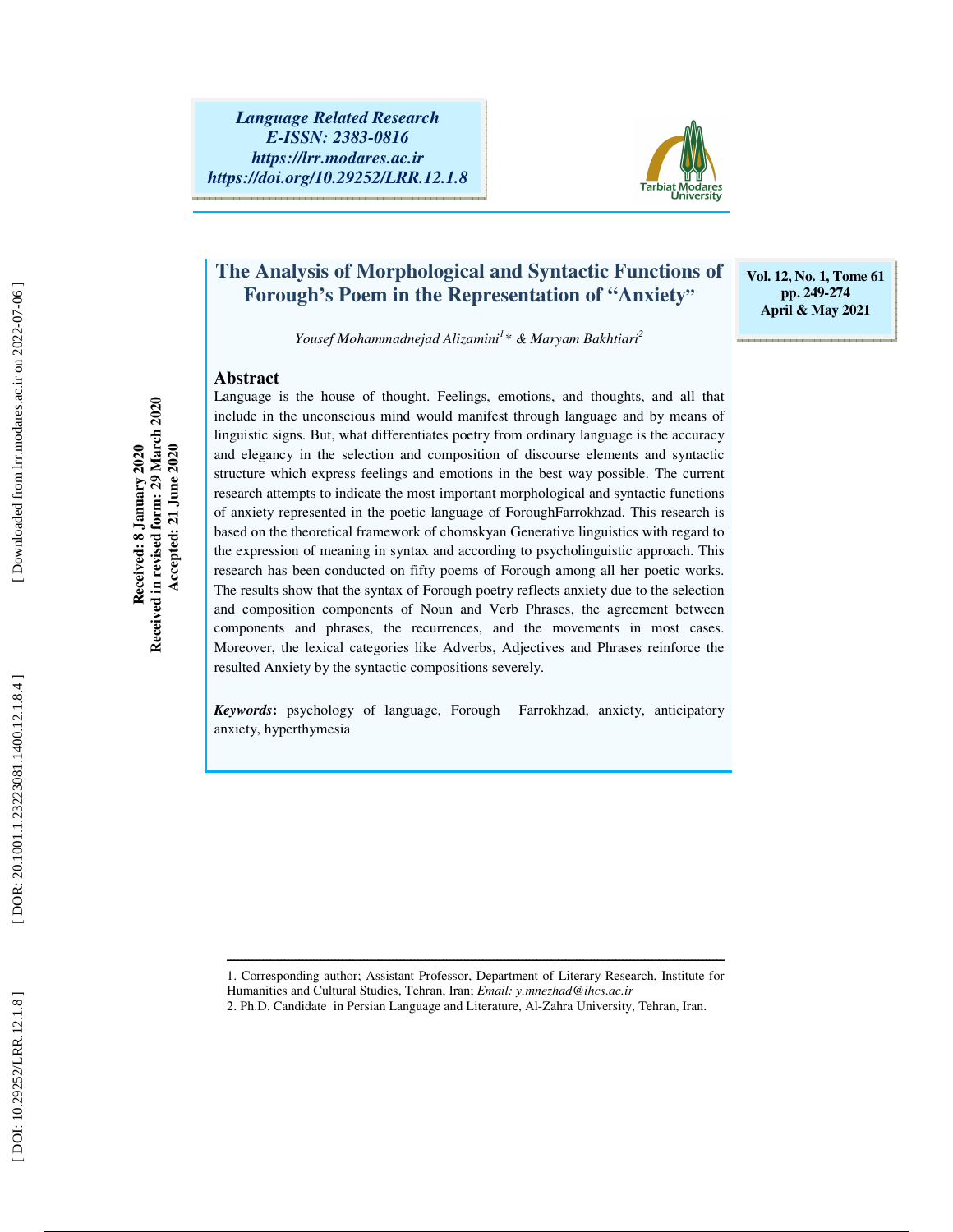## **Introduction**

Language bears the feeling, emotion, and thought of man, and it is his most important tool for communication through which he conveys feelings and emotions, contemplates and forms his thought, and determines his own relation with his environment. Naturally, goals and situations influence on the way people use language (which is a unique ability of human being) and identify its form. Therefore, this ability is either activated in the form of spoken, written, or in the shape of sign language, and in the other communicative variants.

Among the various forms of language, the written one which is a basis for text production and is regarded as one of the most significant communicative fields with the audience, has a main role in the humen interactions, and includes a wide range of modes of communication such as the ordinary social conversations, scientific correspondences, emotional intimation, etc. It is obvious that the context, situation, and the communicative goal of the author, his form of applied language becomes different. Accordingly, the linguistic structure of academic texts differs from the non-academic and literary texts.

On the other hand, the literary texts contain prose and verse each of which has specific requirement and necessities. Verse or poetry, as an imaginary speech, possesses a lot of wonderful facilities and potentials which enable the poet to express his feelings and emotions out of the automatic language and its ordinary use.

Then, it is possible to find a way to the mind of the writer by realizing and analyzing his feelings and emotions represented in the text by the study and analysis of the thought of the text producer considering the relation between language and thought on the one hand, and regarding the language as a communicative instrument on behalf of the authors on the other hand.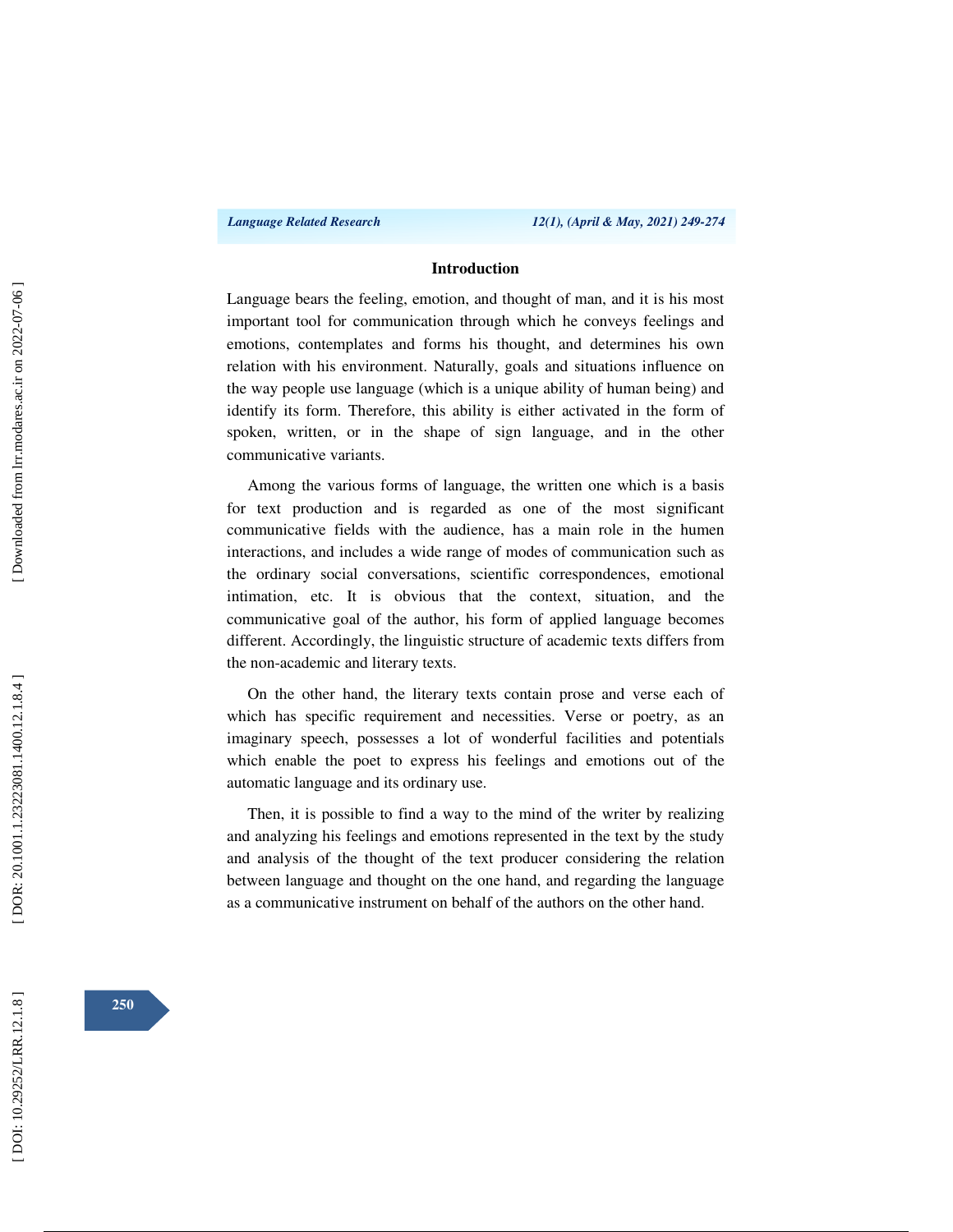**The Analysis of Morphological … Yousef Mohammadnejad Alizamini & Maryam Bakhtiari** 

## **Research questions**

How anxiety is reflected in the poem of Forough Farrokhzad? And which evidence does emphasize on this issue in her poems?

Or, how is it possible to describe the existence of anxiety in Forough 's poem by means of analyzing the morphological and syntactic features of her language?

### **Research hypothesis**

The first assumption is that it seems the type, tense, and the mode of verbs in her poems signify the existence of her anxiety. The second idea is that by the study and analysis of the quality of selection and arrangement, movement of syntactic constituents, some types of repetition and circumlocution, genitive cases and collocations in the poem of Forough, it would be possible to infer her anxiety manifested in her poems.

## **Methodology**

In this research, fifty outstanding poems were selected out of five poetry series of Forough Farrokhzad and are analyzed by the descriptive- analytical method using library-based data.

## **Conclusion**

The results of the research state that the linguistic features like the type of verbs, types of statements, the arrangement of words and components, repetition, circumlocution, the movement of syntactic constituents, adjectives, adverbs, genitive cases, and collocations are used in Forough 's poem in a way that it is possible to find out her anxiety through its analysis.

**251**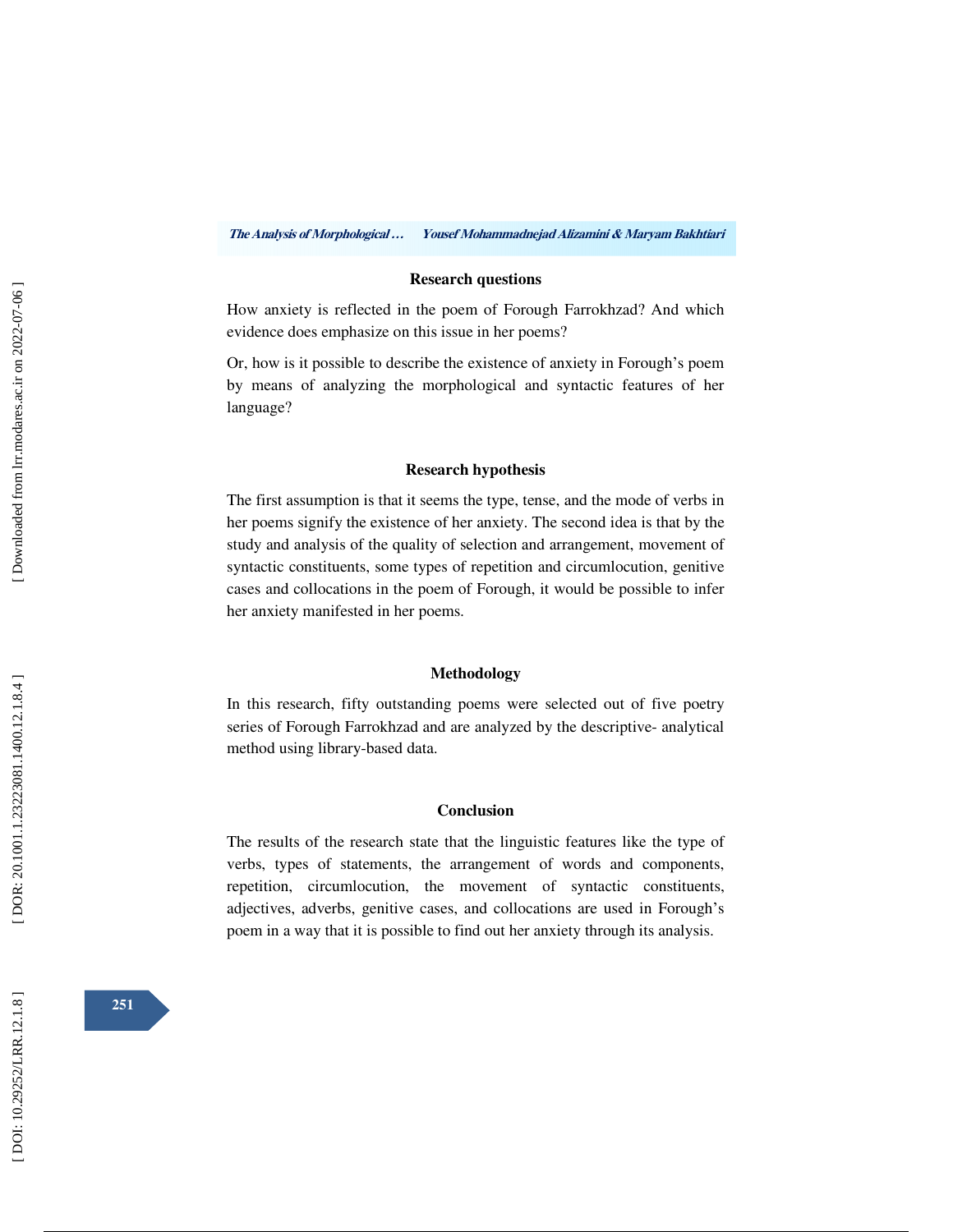All the verb phrases indicate the thoughts of the poet. Some of the verbs in this study are focused on a central concept that convey a mode of expectation. This implies a kind of uncertainty, apprehension, and anxiety in dealing with an indefinite future. The use of verbs in present progressive tense suggest the continuum of this state in the present and future. Moreover, the association of verb, mode, tense and time with the space, scene, and the other words show the existing fear and anxiety in the best way possible.

Regarding the sentences, especially the compound sentences, the dependent clause converts the greater part of inducting the considered concept in an explanatory way. The use of questions and their repetitions indicate the doubt and ambiguity in doing actions. The repetition of words and sentences is a mean to show the importance of the suggested meaning and image by the poet proficiently. The application of contrast and antonym words is another linguistic potentials for conveying her disturbed and agitated inside. The present images are not only created by the topic and vehicle relationship, but also, they are developed by the adjectives, adverbs, and the semantic association of verbs with the context; finally, a specific attention to the selection (paradigmatic) and combination (syntagmatic) relations has a chief role in the reflection and imagination of the inward state. Forough is trying to show her interior anxiety through circumlocution with a detailed expression. The lexicon of Forough 's discourse such as the selection of words, adjectives, adverbs, the compound structures, and the collocations which generally belong to the semantic field of phobia and fear, can totally transfer the inside anxiety of the poet to the reader.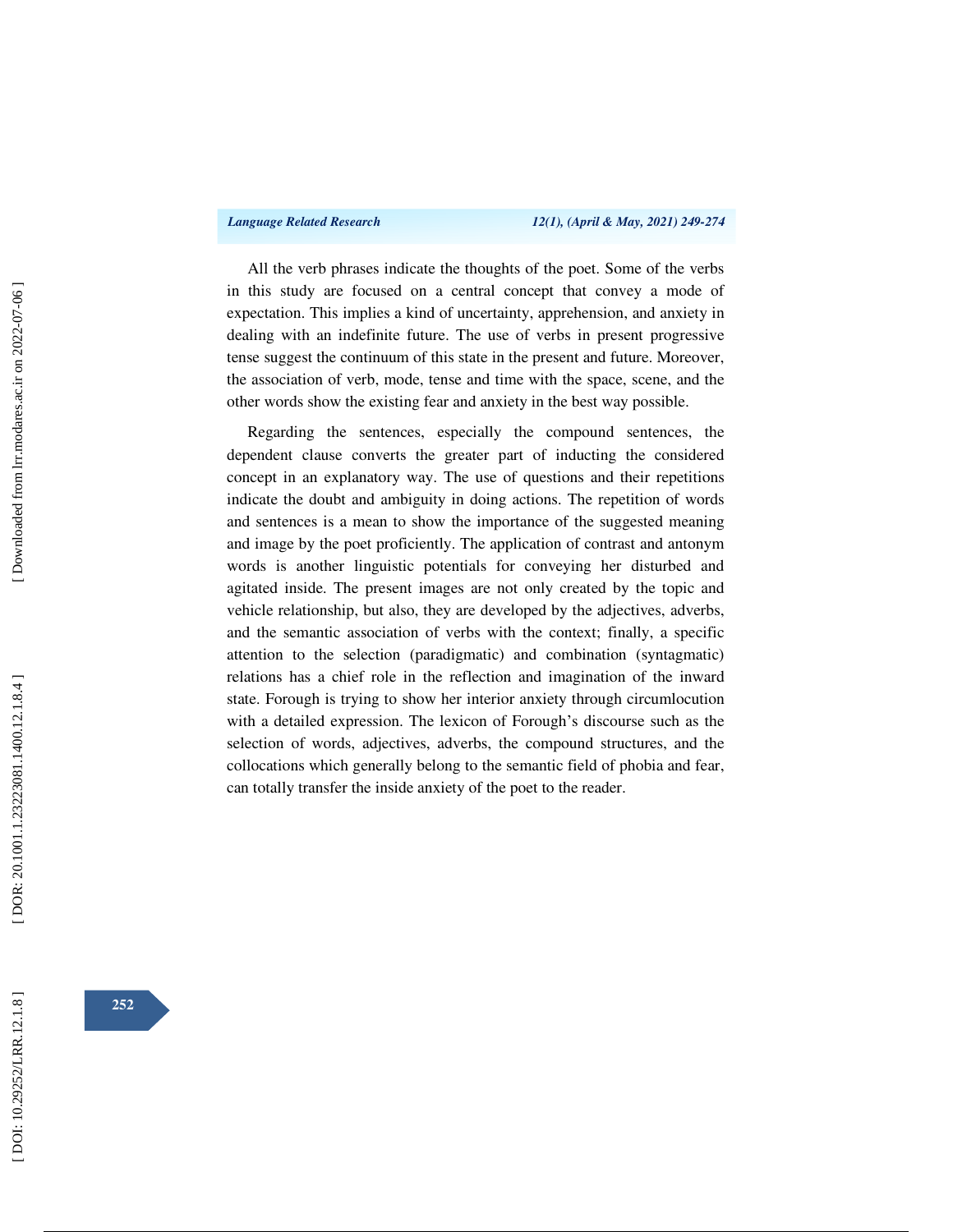دوماهنامة علمي- پژوهشي د،12 ش 1 (پياپي ) 61 فروردين و ارديبهشت ،1400 صص249 - 274

# تحليل كاركردهاي صرفي و نحوي زبان شعر فروغ فرخزاد در زمينة بازتاب اضطراب

يوسف محمدنژاد عالى زمينى'\*، مريم بختيارى'`

. 1 استاديار گروه پژوهشهاي ادبي، پژوهشگاه علوم انساني و مطالعات فرهنگي، تهران، ايران. ۲. دانشجوی دکتری زبان و ادبیات فارسی، دانشگاه الزهرا<sup>(س)</sup>، تهران، ایران.

دريافت: ٩٨/١٠/١٨ هـ. - - - - - - - - - - - - يذيرش: ٩٩/٠٤/٠٩

## چكيده

زبان خانهٔ اندیشه است. احساسات، عواطف، اندیشهها و همهٔ انچه در ضمیر ادمی نهفته است، تنها از طريق زبان و با نشانههای زبانی امکان بروز میLبد، اما انچه زبان شاعران را از زبان مردم عادی متفاوت ميكند، دقت و ظرافتي است كه از طريق گزينش و چينش اجزاي كلام و صورت $\mu$ دي نحوي، احساسات و عواطف را به بهترين شكل آشكار ميكند. پژوهش حاضر در چارچوب نظريۀ دستور چامسكي مبني بر بروز معنا در نحو و نيز رويكرد روان ـ زبانشناسي ، ميكوشد با بررسي زبان شعر فروغ فرخزاد نشان دهد كه مهم¤رين كاركردهاى مقولههاى صرفى و نحوى در بازتاب «اضطراب» در شعر او كداماند؟ بر اين اسـاس، از ميان دفترهاي شـعري فروغ، تعداد پنجاه شـعر برگزيده و تـحليل شـد. نتايج حاصل نشان ميدهد كه نحو شعر فروغ در مقولههاي چينش گروههاي اسمي و فعلي، همخواني اجزا و گروهها با يكديگر، تكرارها و جابهجاييها در بيشتر موارد بازتابدهندهٔ «اضطراب» است. از س*وی* ديگر، مقولههاي صرفي همچون انتخاب واژهها، قيدها، صفتها و عبارتها در همين حوزهٔ معنايي قرار دارند و اضطراب حاصل از چينشهاي نحوي را بهشدت تقويت ميكنند.

**واژههاي كليدي**: روانشناسي زبان، فروغ فرخزاد، اضطراب، ترس از آينده، يادآوري گذشته.

ــــــــــــــــــــــــــــــــــــــــــــــــــــــــــــــــــــــــــــــــــــــــــــــــــــــــــــــــــــــــــــــــــــــــــ

E-mail: y.mnezhad@ihcs.ac.ir :مقاله مسئول نويسندة\*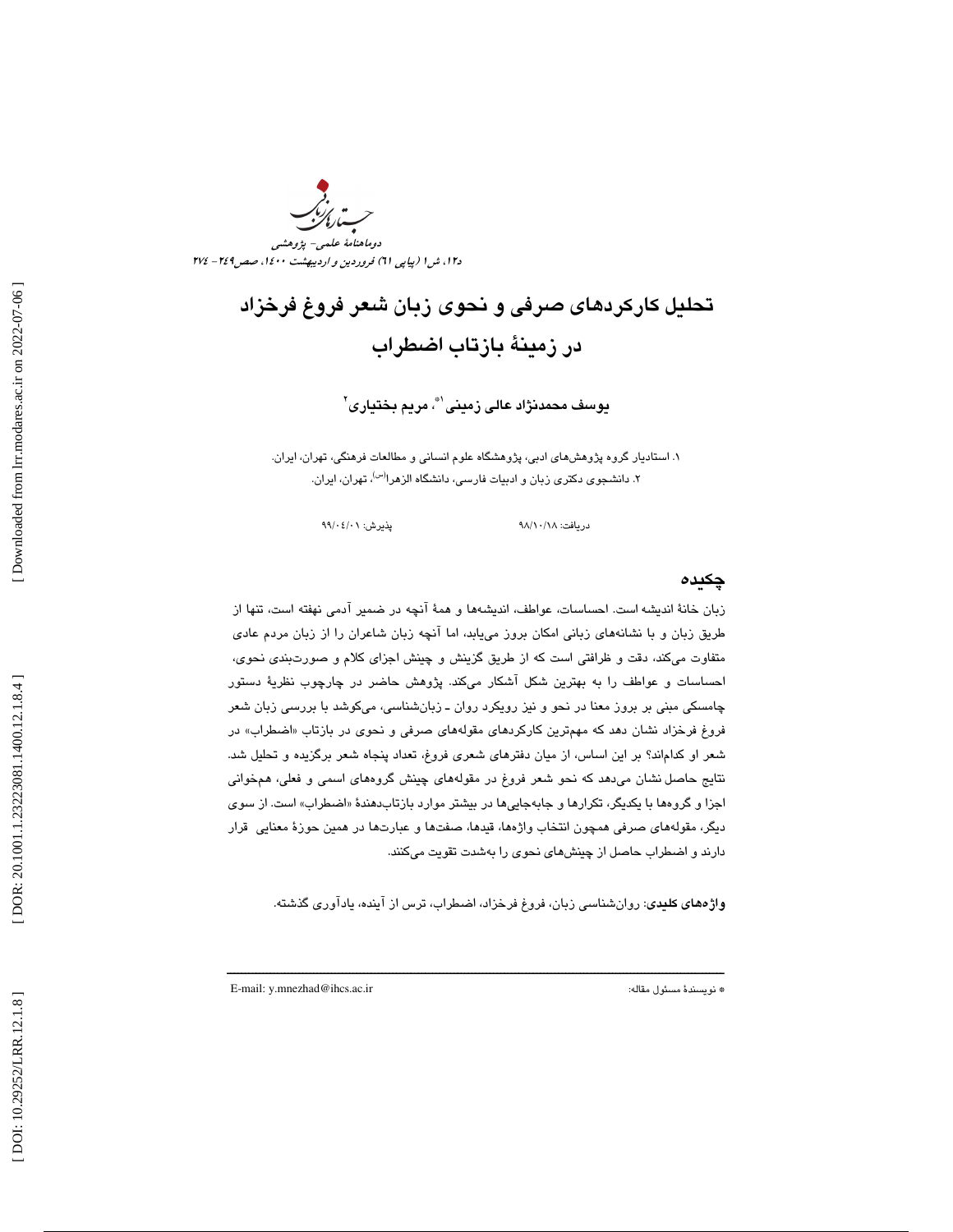# تحلیل کارکرد*های صرفی و نحوی...*<br>محلیل کارکرده*ای صرفی*

## 1. مقدمه

بان، محمل احساس، عاطفه و انديشة انسان و در عين حال مهمترين ابزار ارتباطي اوست كه ز به واسطة آن هم ابراز احساس و عاطفه ميكند، هم ميانديشد ، هم به انديشة خود شكل ميدهد و هم نسبت خود را با محيط پيرامون تعيين ميكند. بهطور طبيعي، موقعيتها و مقاصد افراد بر چگونگي استفادة آنها از زبان كه قابليت و استعداد منحصربهفرد آدمي است، تأثير ميگذارد و شكل و قالب آن را تعيين ميكند. از همين روست كه اين استعداد گاه در قالب زبان گفتاري، گاه در قالب زبان نوشتاري و گاه در قالب زبان اشاره و ديگر گونههاي ارتباطي به فعليت ميرسد.

از ميان گونههاي متفاوت زبان، زبان نوشتاري كه مبناي ايجاد متن بهمنزلة يكي از مهم- ترين زمينههاي ارتباطي با مخاطب است، اهميت زيادي در انواع تعاملات انساني دارد و طيف وسيعي از ارتباطات، اعم از ارتباطات معمول اجتماعي، ارتباطات علمي، ارتباطات عاطفي و مانند آن را دربر ميگيرد. آشكار است كه با توجه به بافت و موقعيت و هدف ارتباطي نويسنده، زبان كاربردي او نيز ساختاري متفاوت دارد. به همين دليل، ساختار زباني متون علمي با متون غيرعلمي و ادبي متفاوت است. از سويي، متون ادبي شامل نظم و نثر ميشود كه هر كدام داراي قابليتها و الزاماتي مختص به خود است. نظم يا شعر، بهمثابة كلام مخيل، داراي امكانات و ظرفيتهاي خارقالعادة بسياري است كه به شاعر امكان ميدهد با استفاده از آنها خارج از زبانِ خودكار و ساختارِ معمول زبان به بيان احساسات و عواطف خود بپردازد.

بدين ترتيب، با توجه به پيوند ميان زبان و انديشه، از يك سو و استفاده از زبان بهمنزلة مهمترين ابزار ارتباطي از طرف نويسندگان از ديگر سو، با تحليل ساختار زباني متن ميتوان به بررسي و تحليل افكار و انديشههاي پديدآورندة آن متن پرداخت و به دنياي ذهني نويسندة آن راه يافت و احساسات و عواطف او را كه در متن بازتاب يافته است، شناسايي و تحليل كرد. بر اين مبنا، در پژوهش حاضر تعداد پنجاه شعر برگزيده از ميان پنج مجموعهٔ شعری فروغ فرخزاد به روش توصیفی ـ تحلیلی و براساس نظریهٔ دستور چامسکی مبنی بر بروز معنا در نحو به شيوة مطالعة كتابخانهاي بررسي و تلاش شد به اين پرسش پاسخ داده شود كه «اضطراب» چگونه در شعر فروغ فرخزاد بازتاب يافته است و چه قرائن و شواهد*ى*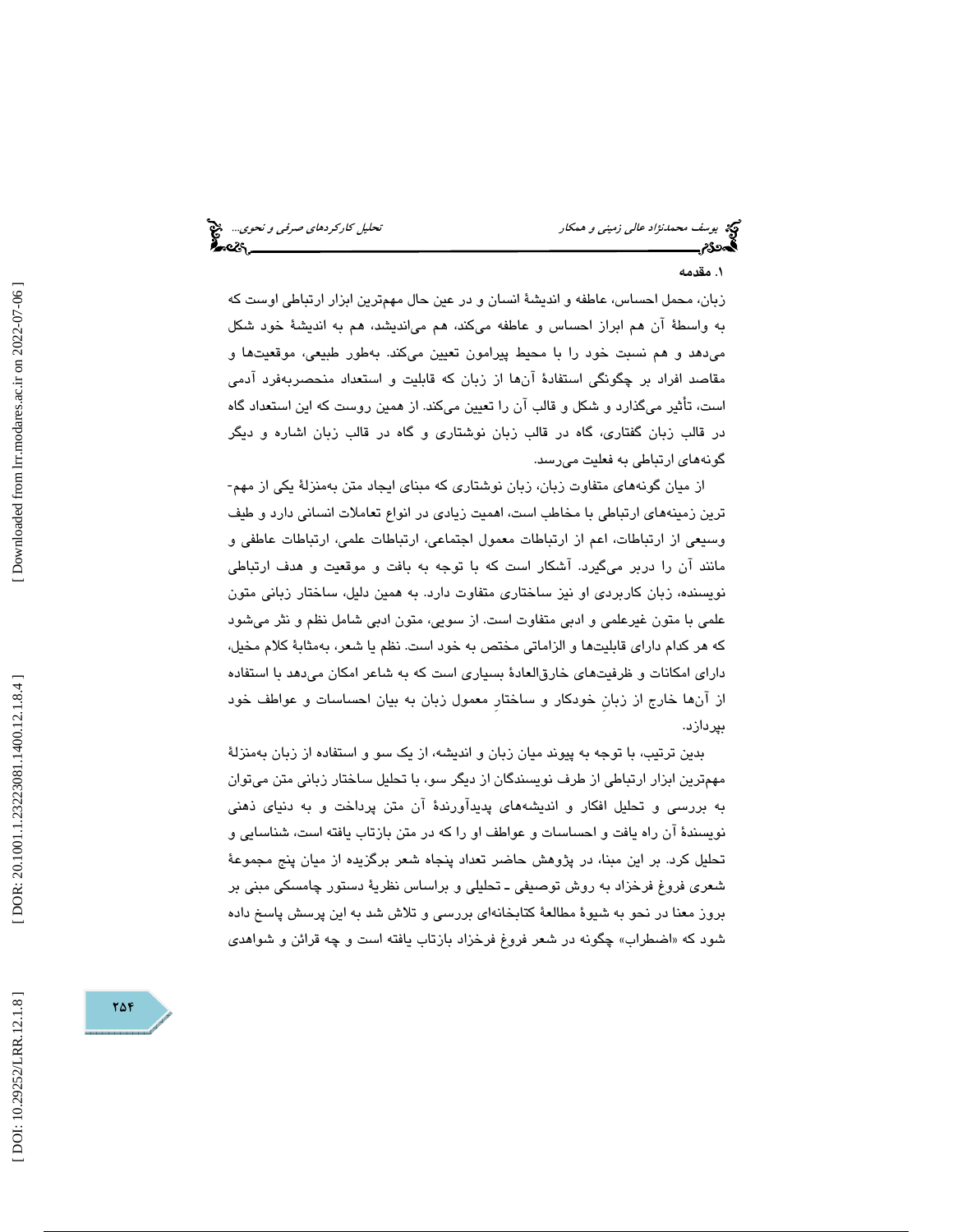وجود اين مسئله را در شعر او توضيح ميدهد يا تأييد ميكند؟ به عبارت ديگر، چگونه با بررسي و تحليل برخي مؤلفههاي صرفي و نحوي زبان ميتوان اضطراب را در اشعار فروغ فرخزاد توضيح داد؟

فرضية نخست اين پژوهش آن است كه بهنظر ميرسد نوع، زمان و وجوه افعال بهكار رفته در شعر فروغ فرخزاد بر وجود اضطراب در او دلالت دارند. فرضية دوم اين است كه با بررسي و تحليل كيفيت گزينش و چينش واژگان، جابهجايي سازههاي نحوي، انواع تكرار و اطناب، تتابع اضافات و با همآييها در زبان شعر فروغ، ميتوان به اضطراب شاعر كه در شعر او بازتاب يافته است، پي برد.

## . 2 پيشينة پژوهش

با توجه به بسامد نسبتاً زياد شواهد و قرائن حاكي از وجود «اضطراب» در فروغ فرخزاد و بازتاب آن در شعر وي ، كه در ادامة مقاله خواهد آمد، تاكنون مقالات، كتب و پاياننامههايي در اين خصوص نوشته شده است كه در اينجا به برخي از م همترين آنها اشاره ميشود:

ـ پناهي، پروين (1394)، اضطراب در اشعار فروغفرخزاد و غاده السمان (نقد تطبيقي)، تهران: روشنگران و مطالعات زنان. اين كتاب با رويكردي تطبيقي و بهصورت كلي بدون هيچ گونه بررسي و تحليل زبانشناختي صرفاً به انعكاس فمنيسم در شعر ايران و عرب، اضطراب عمومي، تنهايي، مرگ، اضطراب ناشي از تلقي جنس دوم بودن، نبود آزادي، دوري از وطن، اضطراب جنگ و ... پرداخته است.

ـ هاشمي، زهرا (1392)، بررسي هراس و اضطراب در آثار فروغ فرخزاد و سهراب *سپهری* (پایاننامهٔ تحصیلی کارشناسی ارشد رشتهٔ زبان و ادبیات فارسی)، دانشگاه شهركرد. در اين پاياننامه ضمن بيان كلياتي در باب مفاهيم اضطراب و هراس و طبقهبندي آن، با ذكر برخي شواهد شعري بهشكل توصيفي، به صورتبندي موضوعي انواع اضطراب در آثار فروغ و سهراب بسنده شده است.

ـ يعقوبي جنبهسرايي، پارسا (۱۳۹۱)، «تحليل صورت بندی راوی شعر فروغ فرخزاد از<br>اضطراب خانوادهٔ دنيای مدرن بر مبنای نظريهٔ موری بوون»، *فصلنامهٔ مشاوره و روان-*ىر*مانى خانواده*. در اين مقاله، صرفاً شعر «دلم براى باغچه مىسوزد» با چارچوب نظرى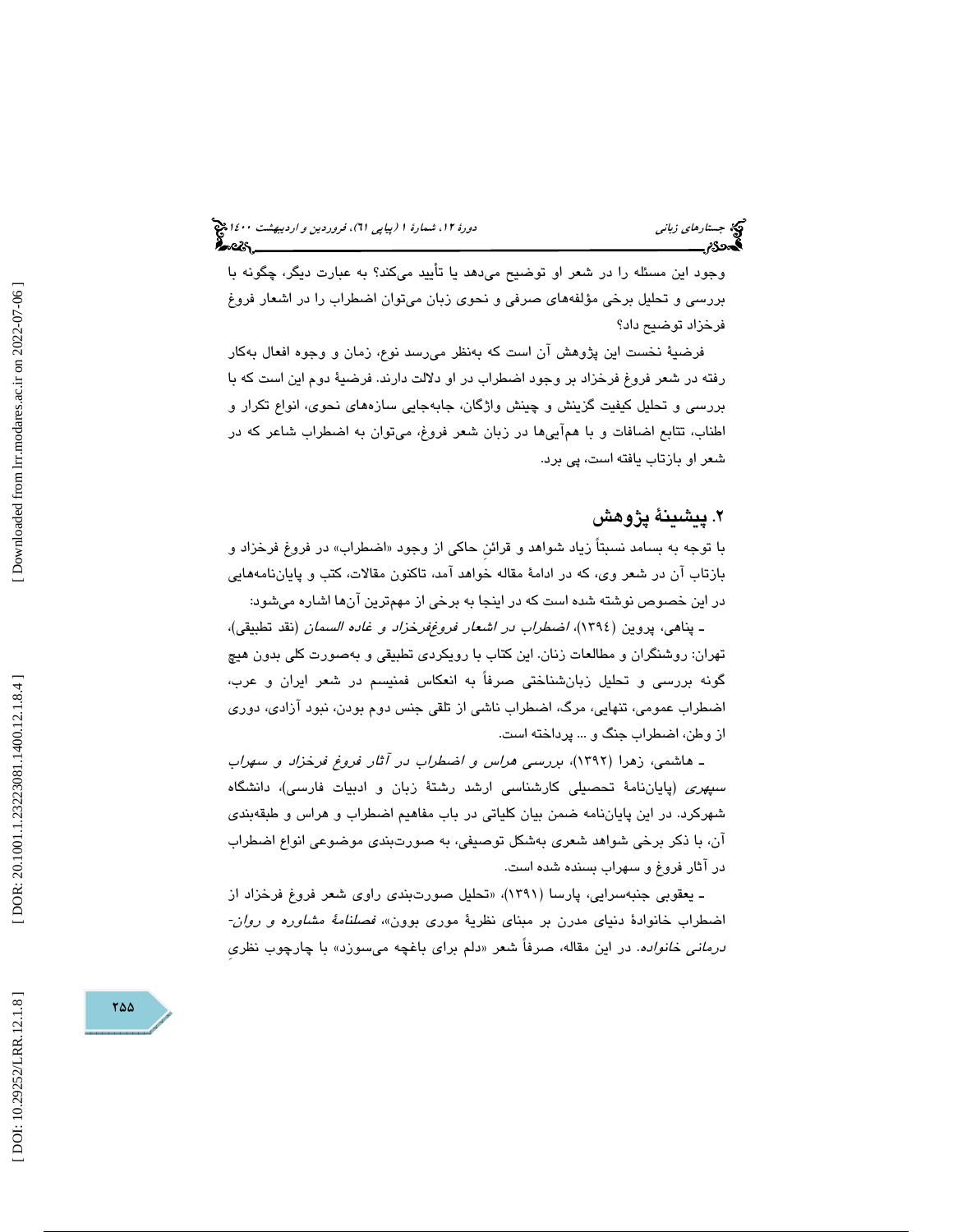و همكار تحليل كاركردهاي صرفي و نحوي...

«نظامهای خانوادگی موری بوون» تحلیل شده است. این تحلیل، متفاوت با رویکرد تحلیلی مقالة حاضر است.

## 2. مباني نظري

۲ ــ ۱. روانش**ن**اسی زبان<sup>'</sup>

هنگاميكه انسان در ذهن خود به چيزي ميانديشد يا حالت رواني خاصي پيدا ميكند، اين امر بر زبان او تأثير ميگذارد. «چامسكي معتقد است با اگاهي از ماهيت زبان ميتوان به شناخت ذهن انسان راه يافت » (عزب دفتري، ،1372 ص. 146 ). بدين ترتيب ، با مطالعه در زمينة چگونگي بهكارگيري زبان در هر متن ادبي ميتوان به بررسي روانكاوانة آن متن و بازشناسي و تحليل افكار، عواطف و احساسات خالق آن اثر پرداخت. چامسكي همواره «دانش زبانی را بخشی از روانشناسی بهشمار میآورد» (2006, p. 5).

هر واژهاي در متن از يك سو با جهان و از سوي ديگر با ذهن انسان در كنش است. به همين علت زبانشناسي با رويكرد روانشناسي ميتواند سهم مهمي در شناساندن يك اثر ادبي به جامعه داشته باشد (اشرفزاده و مبصري، ،1395 ص. 123 ).

مجموعة اينگونه مطالعات و بررسيها را ميتوان ذيل علمي بهنام روانشناسي زبان ، يعني «مطالعه و بررسی روابط موجود بین زبان یک فرد یا گروه و ویژگی روانی ان فرد یا گروه» انجام داد ( شعارينژاد، ،1375 ص. 314 ).

از پيشگامان روان ـ زبانشناسي كه به بررسي موضوعات مورد بحث آن همت گماشتند، ميتوان به چارلز آزگود و سيبياك اشاره كرد (همان، ص. ٥٩). علاوه بر اينها، بايد از نوام چامسكي ياد كرد كه بيشتر بر زبان تمركز داشت. «او در سال ۱۹۰۷ كتاب *ساختارهای* نحوي را منتشر كرد و برخي از اعمالي را كه براي شكل دادن و تغيير شكل جملهها بهكار مي رود، شرح داد» (فدايي، ١٣٧٠، ص. ٥٣). چامسكي در اين كتاب توضيح داد كه چگونه ساخت نحوي ميتواند بر مسائل دلالت كند و پرتو روشني بر فهم افكند (١٣٦٣، ص. ١٦٤). چامسكي:

ادعا ميكند كه دستورش بهگونهاي طرحريزي شده است تا بتواند ارتباط بين آوا و معنا را از طريق نحو تبيين كند ... او با معناي جمله يا الگوي صوتي آن آغاز نميكند، بلكه نحو جمله را در نظر ميگيرد ( استاينبرگ، ،1381 ص. 129 ).

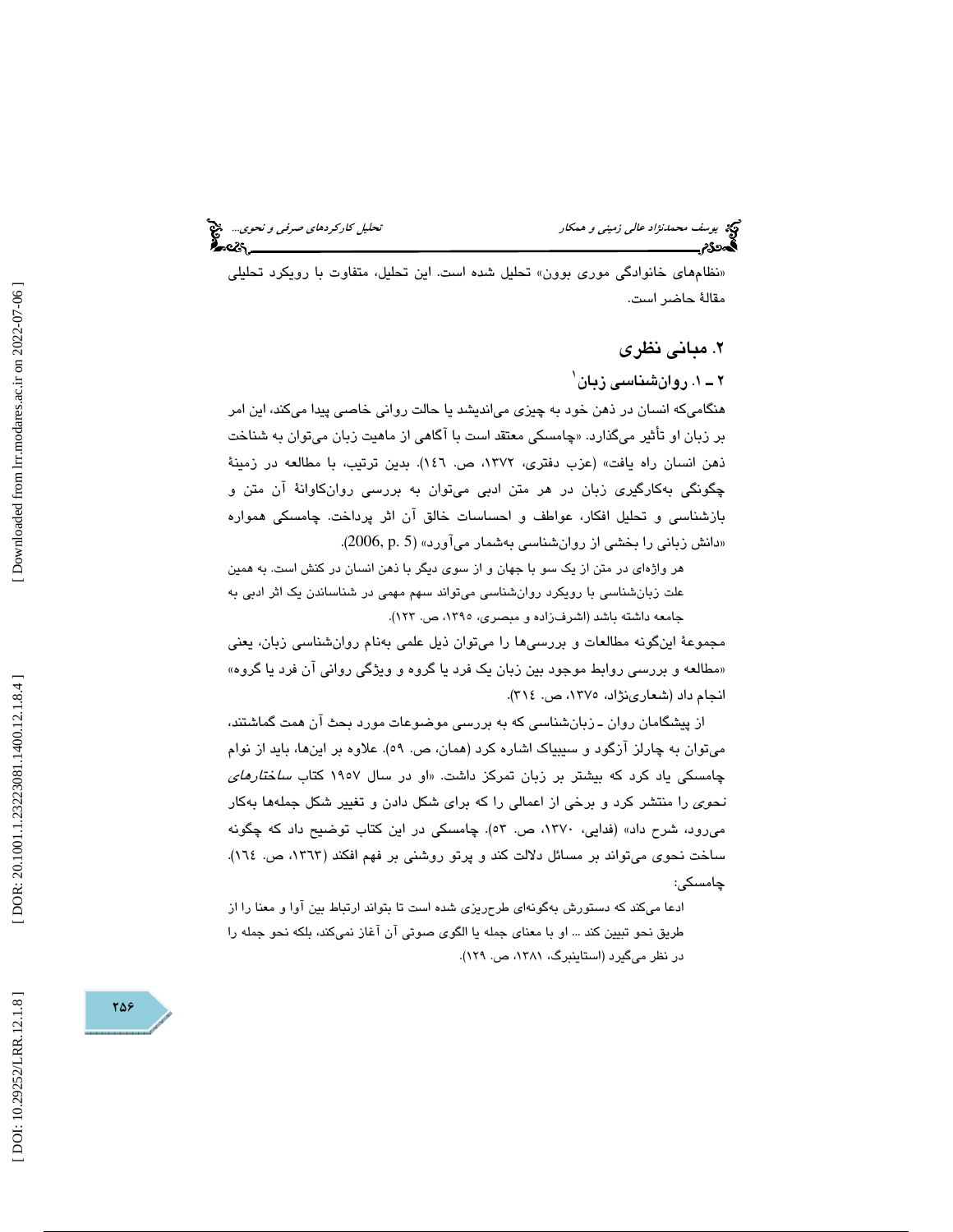## . 2ـ 2 مؤلفههاي زباني

نحو آرايش سازهها را نشان ميدهد. چامسكي به نحو توجهي ويژه دارد و به چگونگي همنشيني واژگان در جمله و روابط نحويِ اجزا اهميت م يدهد. وي واحد تحليل را جمله ميداند . بهرغم تغييراتي كه چامسكي در جزئيات دستورهايش بهوجود آورده يك مفهوم اساسي هنوز

هم حفظ گرديده و آن نقش اوليهاي است كه به نحو داده شده ، در حالي كه معنا (و همينطور آوا) نقش ثانويه دارد ... اين بدان معناست كه معني يك جمله در قالب صورت نحوي آن مشخص ميشود و نه برعكس ( همان، ص. 110 ).

طرز قرار گرفتن و جابهجايي گروههاي اسمي و فعلي، نوع جملهها، كاربرد حروف وابستهساز و هم پايهساز و توجه به اطناب و ايجاز ميتواند از مؤلفههاي زباني مورد تحليل در نحو باشد. در حوزة اطناب بحث روي تكرارها، مترادفات، صفات و قيود است.

اينكه فرستنده بنا بر شرايط و حالات روحياش ميخواهد مطالبش را طولانيتر و همراه با جزئيات بيان كند و مخاطب خود را از جزء به جزء حالت و شرايط مطلع سازد يا ايجاز بهكار ببرد و خود را از بيان برخي چيزها تبرئه كند. توجه به جابهجايي نقشهاي مختلف در جمله از مباحثي است كه ميتواند نشاندهندة مفهومي خاص و يا بيان تأكيد و تأييد، دلمشغوليها و گرايشهاي فكري ـ رواني شخص باشد. بر اين اساس، ساختهايي كه حاصل قلب نحوی هستند مانند «مبتداسازی» و «مؤکدسازی» در مقایسه با جملههای دیگر که هيچ نوع عنصر مقلوبي در خود ندارد ، پيچيدهتر بهشمارميروند. در اين نوع جملهها گويشور زمان بيشتري را براي انجام عمليات زباني صرف خواهد كرد (درزي و عباسي، ،1397 ص. ٢٠٦). بدين ترتيب، ميتواند فرصت بيشتري را براي بيان نگرانيها داشته باشد. از طرفي، مخاطب نيز زمان بيشتري را براي تحليل آن صرف خواهد كرد. در ميان انواع جمله، جملههای ساده<sup>۲</sup> حق مطلب را سریع ادا میکنند و جملههای مرکب<sup>۳</sup> بیشتر توضیحی هستند. جملههای پرسشی ٔ میتوانند برای بیان تردید، تأکید و یا دخیل کردن مخاطب در ضمن متن بهكار برده شوند. درمورد فعل بايد گفت كه با بررسي آن ميتوان به درونيات و حالات روحی نویسنده پی برد. «بسیاری از روانشناسان زبان مدعیاند فعل، كليد جمله است. افرادي مانند فودر و بهور معتقدند وقتي انسان جملهاي را ميشنود، به فعل آن توجهي خاص معطوف مىدارد» (خواجوى، ١٣٨٥، ص. ٢٣)، مثلاً استفادة بيشتر از افعال ماضى ْ مبين اين

Downloaded from lrr.modares.ac.ir on 2022-07-06

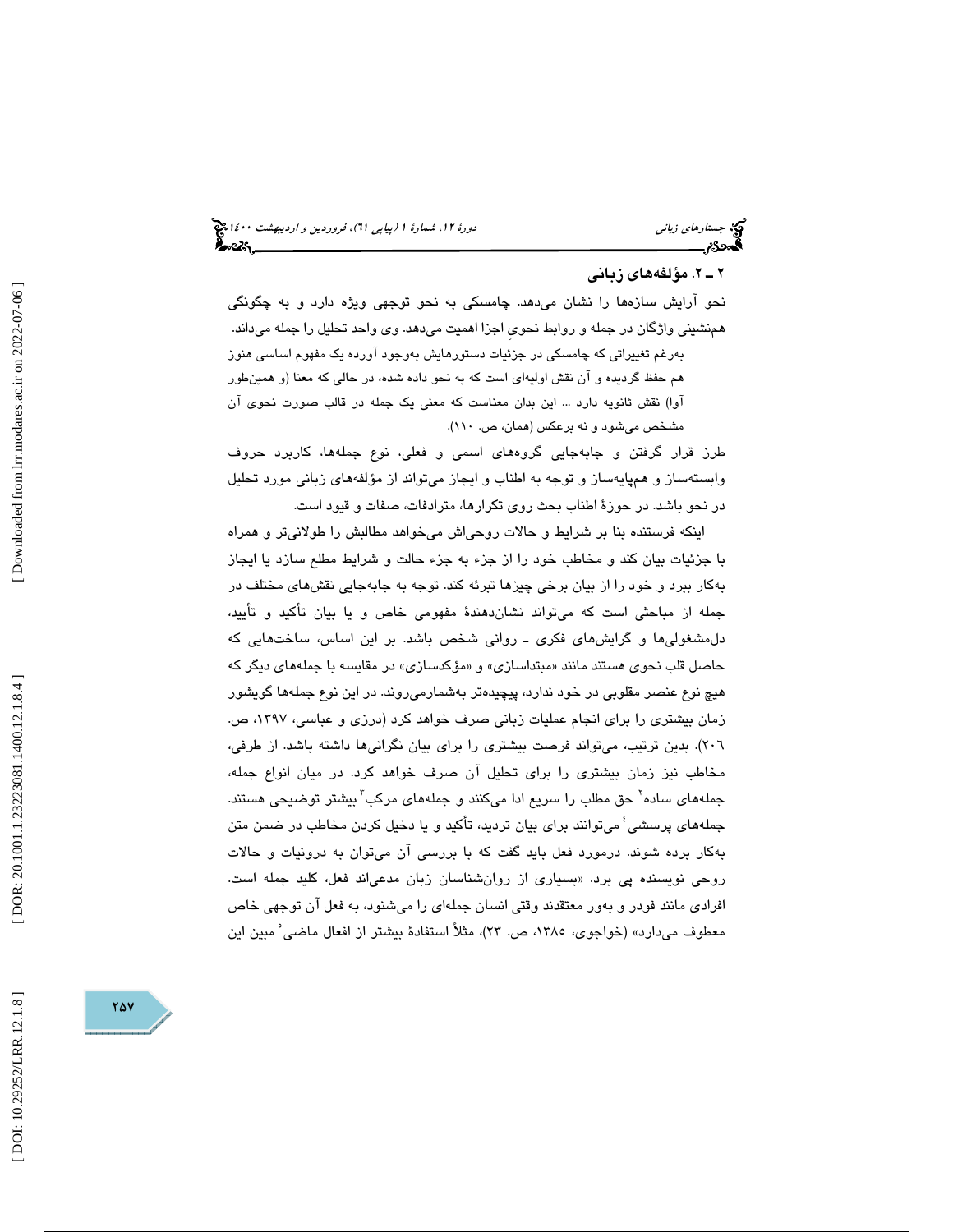است كه شخص به آنچه روي داده است بيشتر توجه دارد نه آنچه ممكن است در آينده روي دهد. استفاده از افعال مضارع<sup>י</sup>متن را اثرگذارتر میکند؛ گویی که واقعه در لحظه در حال رخ دادن است (پورمحمدحسين، ١٣٩٥، ص. ٧٥).

در زبان ،موضوعِها، كه درواقع بازنمودی از اشيا و چيزها هستند، بهصورت اسامی يا گروههاي اسمي متجلي ميشوند، در حالي كه محمولهاي منطقي، كه بازنمودي از حالات، شرايط و روابط ميباشند ، عمدتاً بهصورت افعال و صفات تحقق پيدا ميكنند ( استاينبرگ، ،  $154$ ، ص.  $171$ .

وجه<sup>۷</sup> نيز ميتواند يكي از ظرفيتهاى نحوى در تحليل متن ادبي از ديدگاه روانشناس*ي* زبان باشد. «واژههایی مانند باید، توانستن و … به گوینده امکان بیان رویکرد ذهنی، باورها، ترديدها و برداشتهاي شخصي را ميدهد» (ايلخانيپور، ،1394 صص. 3ـ 1 ). وقتي اينگونه به نحو مينگريم، درمييابيم كه زبان هر شاعر حاكي از انتقال حس و حالت درونياش است. چامسكى (2006) در كتاب *زبان و ذهن* بر آن است تا بيان كند كه چگونه زبان، خصوصيات ذهن را نشان میدهد و به تعبیر وی، آینهٔ ذهن $\langle$  تلقی میشود.

بعدها چامسكي در نظريهٔ نحو حرفهاي تازهاي مطرح كرد كه به «نظريهٔ معيار» مشهور شد و در برگيرند ة مجموعهاي از قواعد مختلف نحوي، معنايي و آوايي بود. در اين نظريه نيز قواعد معنايي با اعمال بر روساخت جمله تعبير معنايي آن را فراهم ميسازند ( استاينبرگ، ،1381 ص. 112 ).

علاوه بر مؤلفههاي زباني اشارهشده، بررسي تصاوير و فضاي موجود در شعر نيز در بحث روان ــ زبانشناسي اهميت دارد. اينكه در بحث جانشيني٬ و همنشيني ٬٬ چه واژهای جايگزين واژة ديگر شود يا در همنشيني و تركيب با چه واژهاي تصوير مورد نظر شاعر بهتر نشان داده مي شود، نكتة مهم است كه بايد به آن توجه شود .

## 3.ـ 2 زبان و تصوير

گاه عاطفة شاعران به كمك تصاوير و واژهها آشكار ميشود. منظور از تصوير در اينجا فقط تصويرهاي شعري مانند تشبيه، استعاره و ... نيست، گاه تصويرسازيها به كمك انواع قيدها (نشان دادن حالت، شدت و كيفيت صحنه) انجام ميشود. علاوه بر قيود، صفات نيز نقش برجستهاي در ترسيم صحنه و يا حالتهاي رواني گوينده دارند. گاهي هم بهكار گرفتن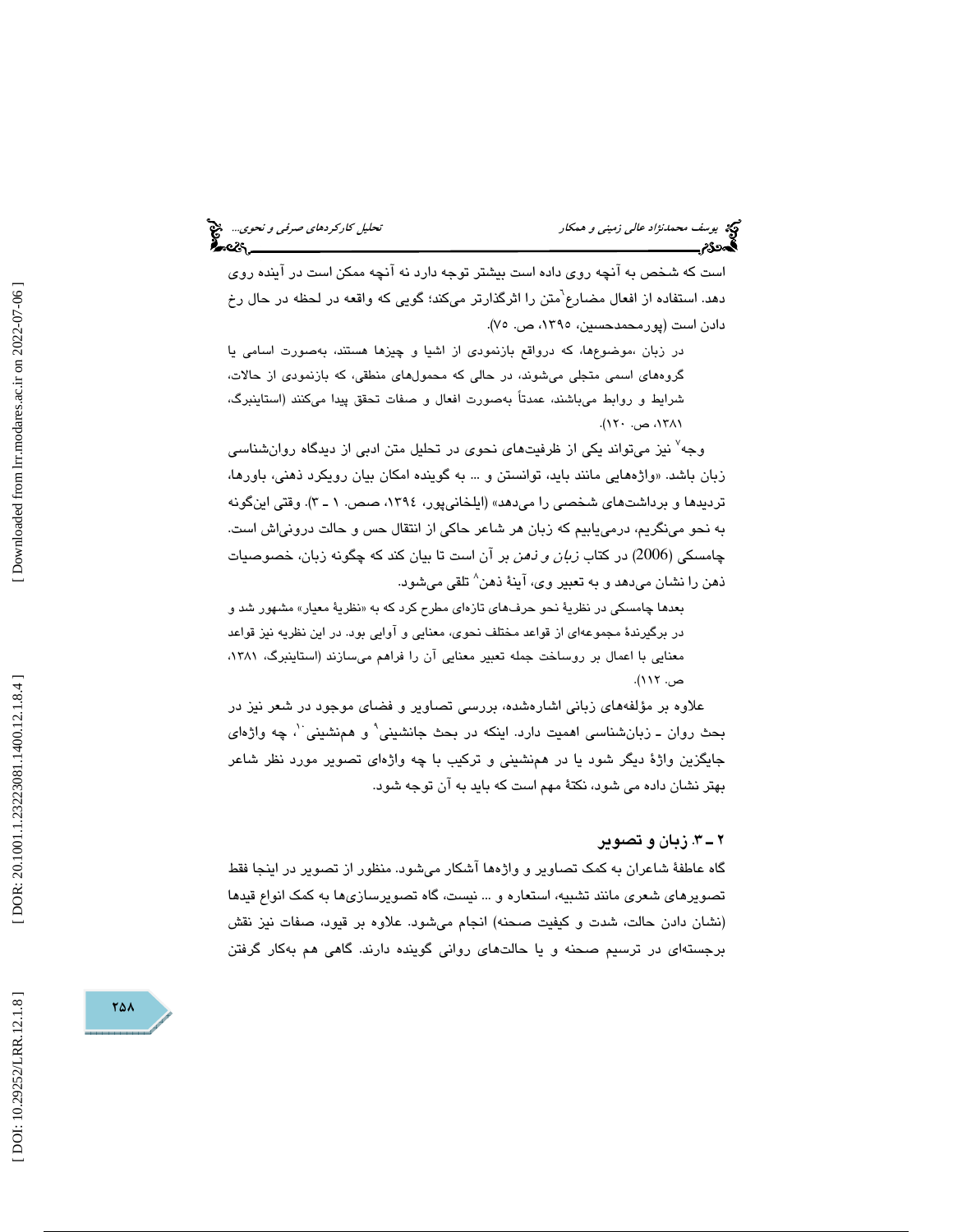## (پياپي 61)، فروردين و ارديبهشت 1400 جستارهاي زباني دورة ،12 شمارة 1

پارادوكس و واژگاني كه در تقابل با هم هستند، بارِ رسايي صحنه و يا توصيف حالات دروني و رواني مشوش فرد را بهدوش ميكشند. چگونگي قرار گرفتن اين واژهها و عبارات تصويرساز در كنار ساير اجزا پيوندي تنگاتنگ با ضمير ناخودآگاه و روان و ذهن فرستنده دارد. به همين سبب، بررسي واژگان در چارچوب حوزههاي معنايي، صفات، قيود و باهم آييها ميتواند در اين تحليل، بسيار مفيد باشد.

## . 3 اضطراب و بازتاب آن در زبان شعر فروغ

اضطراب در زندگي فروغ با توجه به مشكلات شخصي و اجتماعياش بررسي شده است. فروغ در جايي مينويسد: «چهرهٔ پدر هميشه از يک خشونت عجيب مردانه پر بود. او تلخ تلخ، سرد سرد و خشن بود. يك سرباز واقعي با يك چهرة قراردادي يا بهتر بگويم با يك ماسك فراریدهنده» (جلالی، ۱۳۷٦، صص. ۱۱ ـ ۱۲). همچنین، در جایی دیگر میگوید: «حس میکنم عمرم را باختهام. شايد علتش اين است كه هرگز زندگي روشني نداشتهام. آن عشق و ازدواج مضحک در شانزدهسالگي، پايههاي زندگي مرا متزلزل کرد» (مشرف آزاد تهراني، ١٣٧٦، ص. 16). علاوه بر مسائل شخصي، عوامل اجتماعي نيز در ايجاد و افزايش اضطراب در فروغ مؤثر بوده است. «در سرزمين شعر و گل و بلبل موهبتيست زيستن/ آن هم وقتيكه واقعيت موجود بودن تو پس از سالهای سال پذیرفته میشود» (فرخزاد، ۱۳۸۸ : ۲۸٤). افزون بر موارد يادشده، مفاهيم و شواهد زباني بسياري در شعر فروغ وجود دارد كه مي¤وان با بررسي و تحليل آنها به وجوه مختلف اضطراب در شعر وي اشاره كرد. اين شواهد و قرائن را ميتوان در دو بخش صرفي و نحوي دستهبندي كرد. گفتني است كه شواهد ارائهشده در اين تحقيق، حاصل مطالعهٔ پنجاه شعر<sup>\\</sup> از مجموعههای شعر فروغ فرخزاد در چارچوب نظامهاي صرفي و نحوي، همنشيني و جانشيني، با همآيي، حوزههاي معنايي و ... است كه با دادههاي پژوهشي ديگر (حقوقي، ،1372 ص. ، 13 15) تقويت شده است.

## . 1ـ 3 بررسيهاي صرفي

بررسي واژگاني شعر فروغ نشان ميدهد كه تعداد واژهها و اسمهاي مرتبط با حوزة معنايي ترس و اضطراب در مجموعههاي شعري او نسبتبه واژگاني كه با حوزة معنايي عشق و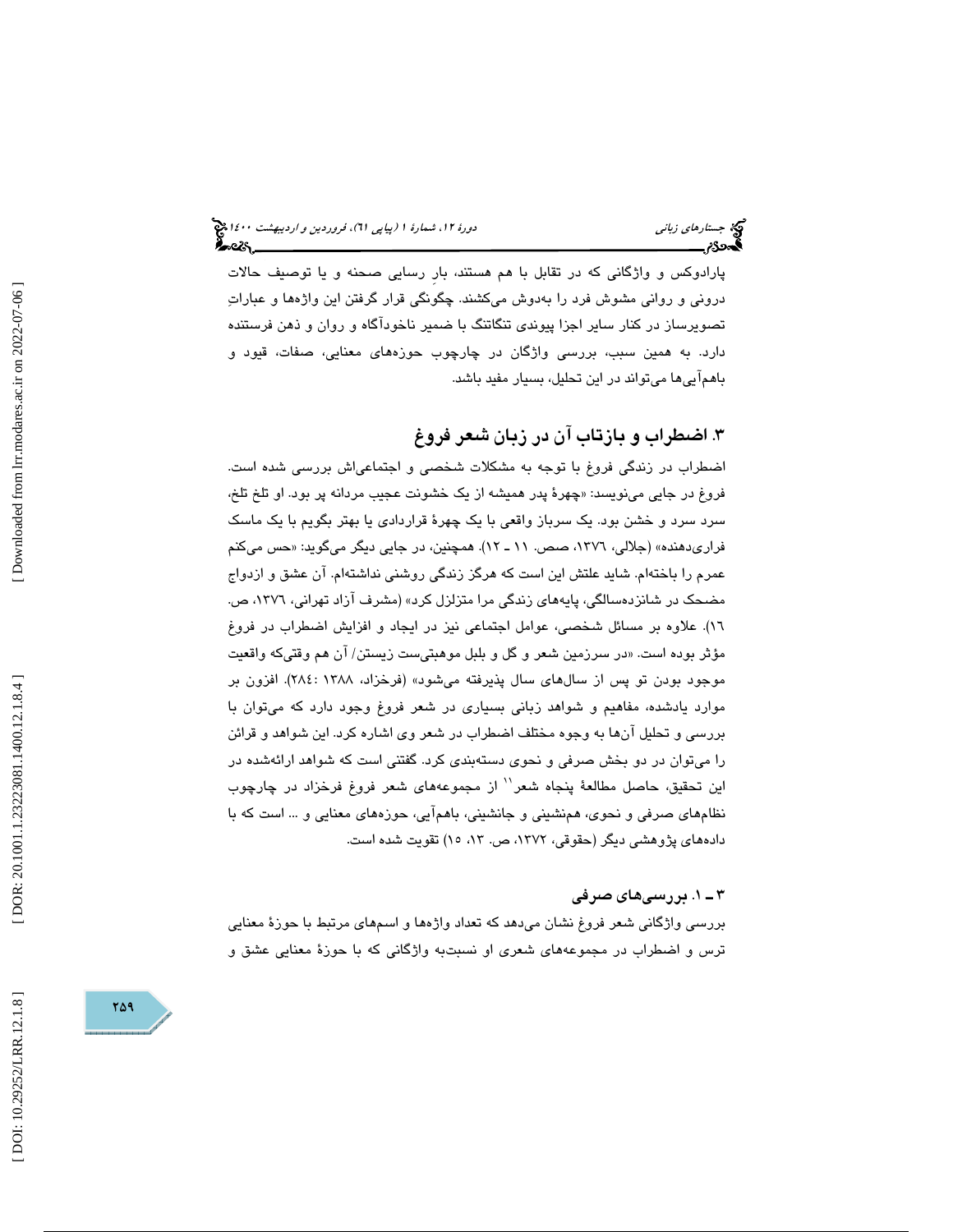قحليل *كار كردهاي صرفي و نحوي...*<br>من التحليل كاركرده*اي صرفي*<br>التحليل

يد بوسف محم*دنژاد عالي زميني و همکار*<br>**گھودگام** 

اميد و مانند آن مرتبطاند، بيشتر است. در جدول شمارهٔ ۱، تعدادي از واژههاي حوزهٔ معنايي اضطراب نشان داده شده است.

| رايمان بياوريم<br>ىسامد | ⁄تِولدی دیگر<br>ىسامد | ِ عصيان<br>ىسامد | ديوار<br>ىسامد | اسير<br>ىسامد | عوامل ترس   |
|-------------------------|-----------------------|------------------|----------------|---------------|-------------|
| ۱۸                      | ۸۰                    | ه ٤              | ٤٠             | ٧٥            | شب و تاریکی |
|                         | ۲٥                    | ۲.               |                | ٢٠            | گور و مرگ   |
|                         |                       | ١Y               |                | ۲٥            | زندان و قفس |
|                         |                       |                  |                | ۲٥            | حسرت        |

جدول ١: بسامد واژههاي متعلق به حوزهٔ معنايي اضطراب در شعر فروغ (همان، صص.١٢ ـ ١٦) **Table 1** :The frequency of words in the semantic field of anxiety in Forough's Poem

چنانكه در جدول شمارة 2 نشان داده شده است، بررسي صفتهاي بهكار رفته در شعر فروغ نيز دال بر گونهاي ترس و اضطراب در شاعر است كه در قالب كاربرد صفاتي همچون اسير، پريشان، گمشده، لرزان، تلخ، سست، بيµنياد، خزانديده، تيره و دلگير، مشوش، مفلوج، وحش تآور، ترسناك، مأيوس، خسته و مهجور در متن بازتاب مييابد. مهم اينجاست كه صفات متعلق به حوزة معنايي شادي و اميد، در اين جدول ديده نميشوند، زيرا يا بسامد اندك و بيتكراري داشته و يا در بافت متن، به حوزة اندوه و هراس و نااميدي ارجاع شدهاند، مثلاً صفت «مهربان» كه در تركيبِ «ارواح مهربان تبرها» بهكار رفته كه در حال بوييدن ارواح درختان بيدند. چنانكه پيداست، صفت مهربان، براي تبر استعارة تهكميهاي بيش نيست و نميتوان آن را در حوزة معنايي اميد و شادي جاي داد.



[Downloaded from lrr.modares.ac.ir on 2022-07-06]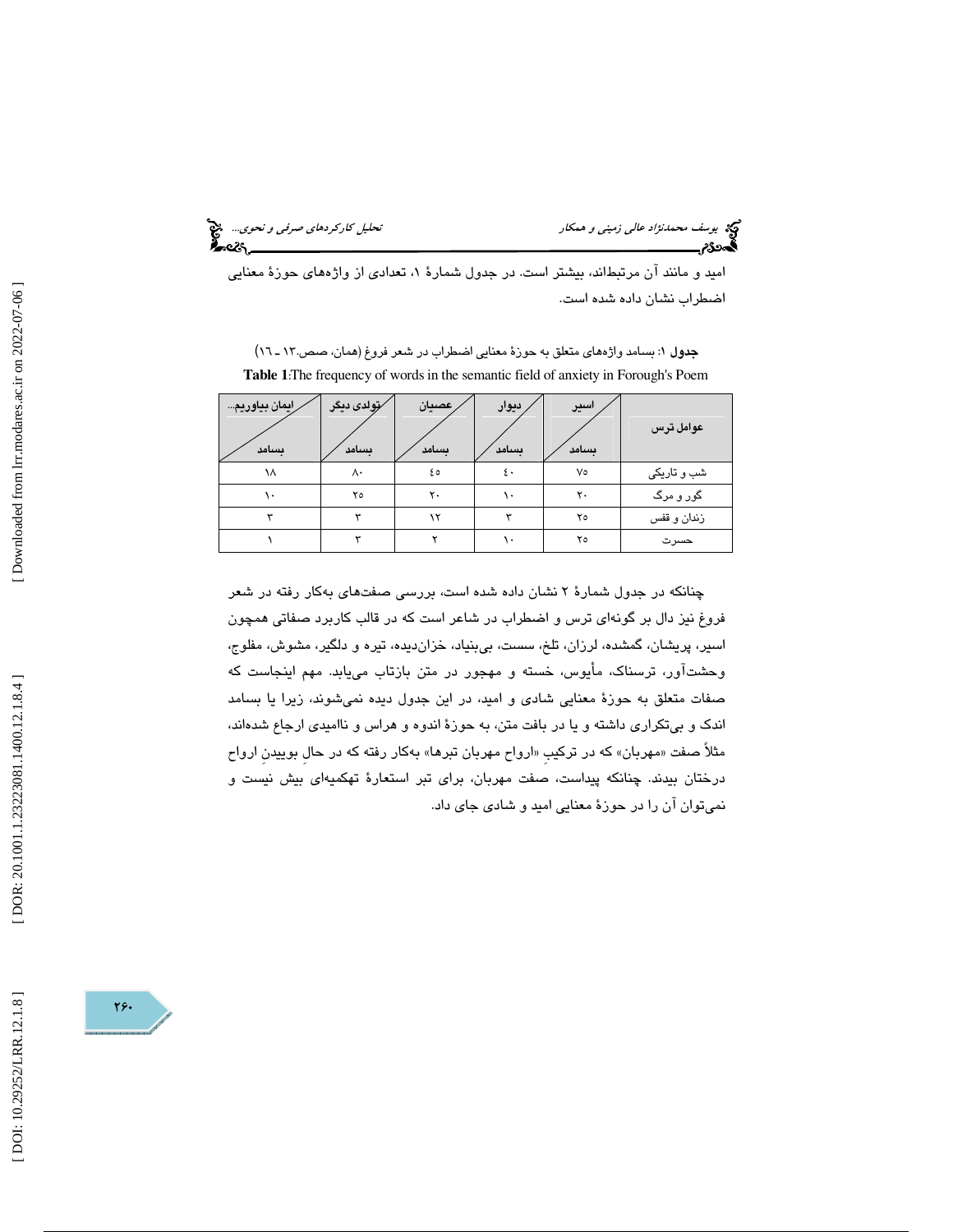(پياپي 61)، فروردين و ارديبهشت 1400 جستارهاي زباني دورة ،12 شمارة 1

جدول 2: پركاربردترين صفات بهكار رفته در شعر فروغ (فرخزاد، 1388) **Table 2 :**The most appliable adjectives in Forough's poem

| ايوان بياوريم       | رتولدى ديگر           | عصيان               | ديوار              | اسير                            |
|---------------------|-----------------------|---------------------|--------------------|---------------------------------|
| صفات                | صفات                  | صفات                | صفات               | صفات                            |
| سرد،<br>سىمانى،     | ناشناس ،<br>خامو ش،   | تشنه، بیپایان، تلخ، | مے قرار ،          | اسير/ بسته و اسير، بي-   مغرور، |
| لاغر کم خون،        | مغشوش/<br>سست،        | خاموش، مضحک         | ملول،<br>ا بے خبر، | بنياد، پريشان، بىتاب،           |
| خستة<br>ملو ل،      | مشوش،<br>نومید،       | فانی، مرموز، تیره و | تلخ،<br>بىتاب،     | وحشى بيگانه، حزين،              |
| بيهوده، ظالم، ملول، | مضطرب،<br>غريب،       | دلگر، نمناک، سرد،   | ناگهانی، خزاندیده، | تبآلود/ تبدار، حيران،           |
| ساكت<br>متفكر ،     | معتاد،<br>نامعلوم،    | گر گرفته، بیتاب،    | بے بنیاد،<br>سست/  | و خشکده،<br>مرده                |
| فاسد،<br>زندانی،    | زهرآلود،<br>متورم،    | تارىك،<br>تبدار،    | ىىگانە،<br>بسته،   | رەگمكردە، تىرە<br>و             |
| دردمند و خسته،      | منفور، راکد، زشت      | جادویی،<br>دور      | نومید، وهمانگیز،   | خاموش/ خموش، زار و              |
| مأيوس،<br>تارىك،    | مهمل، بي ثبات،        | سرگشته، ریشه دار،   | خاموش، دودآلود،    | خسته، دردمن <i>د</i> ، پنهان،   |
| مردنی، کوچک ہے      | سرگردان، شرمگین،      | عاصی، پیر، کور،     | در از،<br>تیرہ،    | گمشده، عبث، پرحسرت،             |
| تحرىه               | مخفي، محصور، عبث/     | سياده. شبنم آلود،   | بىشكيب/ ناشكيبا،   | فتنەساز، پشيمان، تلخ،           |
|                     | بيھوده، بیقرار مورب،  |                     | وحشتزده، تشنه،     | خالی و سرد، عطشکرده،            |
|                     | شوم، تلخ و سیاه، تلخ  |                     | وحشي، بيروا،       | دلازار، بدبخت دلافسرده،         |
|                     | و کدر، وارونه، مفلوج، |                     | یرراز، سرد، سخت    | لرزان، افسردهٔ مرموز،           |
|                     | ترسناک، پرتنش،        |                     | و خسته             | عاصي، افسونكار مغلوب،           |
|                     | غمگین، وحشت آور،      |                     |                    | ديوانەخو، گيج، سرگردان          |
|                     | نامسكون، لاغر         |                     |                    | و وحشت بار                      |
|                     | افيوني، واژگون،       |                     |                    |                                 |
|                     | آشفته و مهجور         |                     |                    |                                 |

با مرور كاربرد قيدها، تتابع اضافات و با هم آييها در مجموعههاي شعري فروغ، چنانكـه در جدول شمارة 3 آمده است، ميتوان نتيجه گرفت كه شعر فـروغ تقريبـاً خـالي از تركيبـات اميدوارانه، باهم آييهاي شاديآور و تصاوير آرامشبخش است.

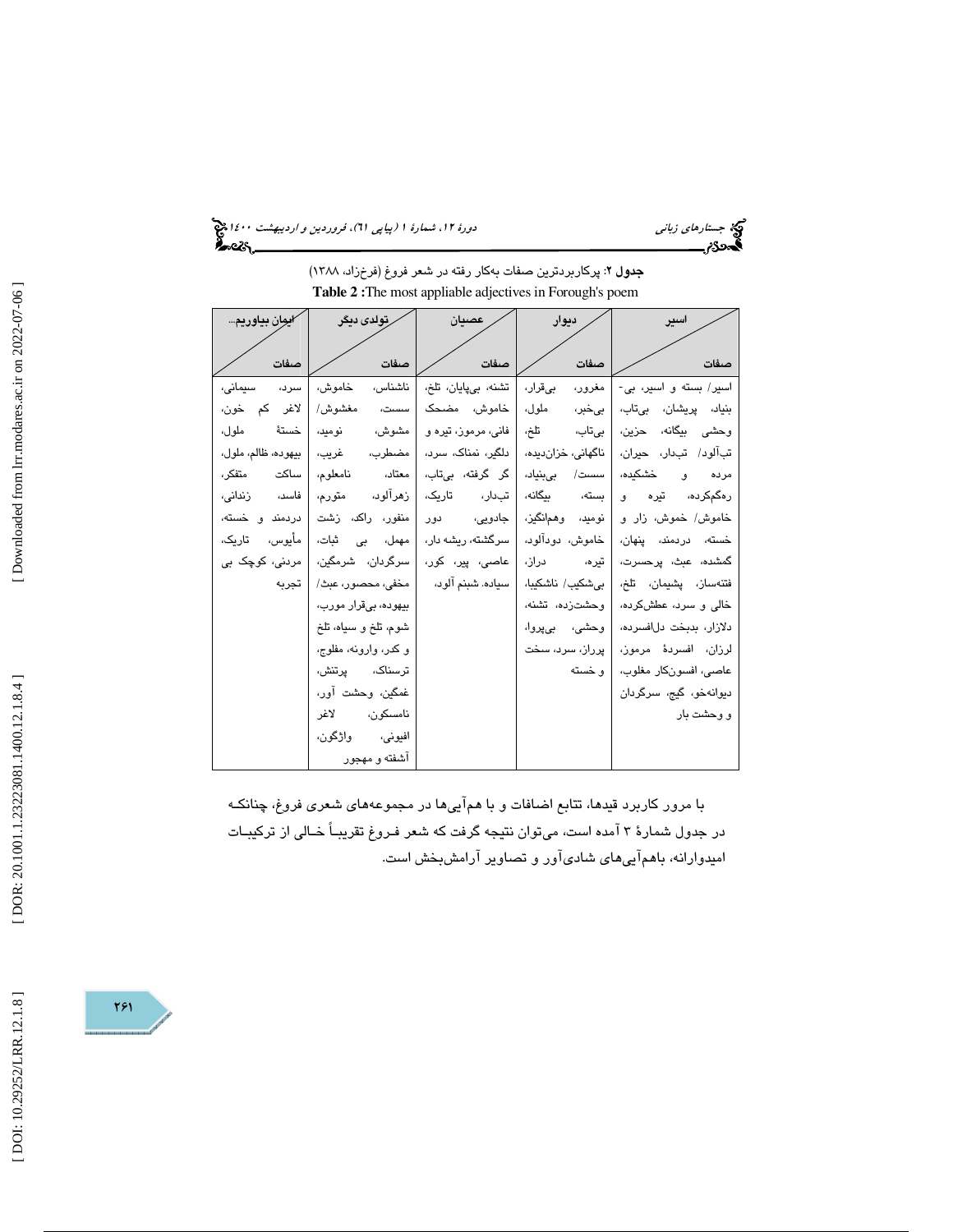و همكار تحليل كاركردهاي صرفي و نحوي...

يوسف محم*دنژاد عالي زميني و همکار*<br>پ**یردگان<sub>گس</sub>يست** 

| <b>جدول ٣:</b> كاربرد قيدها، تتابع اضـافات و بـاهـمآيي۵ا در شـعر فروغ (همان)            |
|-----------------------------------------------------------------------------------------|
| <b>Table 3:</b> The application of adverbs, genetive constructions, and collocations in |
| Forough's poem                                                                          |

| ايمان بياوريم          | تولدى ديگر               | عصيان           | ديوار                  | اسير -              |
|------------------------|--------------------------|-----------------|------------------------|---------------------|
| قيد، تتابع اضافات،     | قيد، تتابع اضافات،       | قيد، تتابع      | قيد، تتابع             | قيد، تتابع اضافات،  |
| باهمآيى                | باهمآيى                  | اضافات،         | اضافات،                | ا باهمآیی           |
|                        |                          | باهمآيى         | باهمآيى                |                     |
| در آستانهٔ فصلی سرد،   | دشتهای ناشناس جست-       | غروب تشنة       | گسستن رشتهٔ            | چشم وحشى بيگانه     |
| غنچەھايى با ساقھاى     | وجو، طرح سرگردان پرواز   | تابستان،        | وفا، آتش کبود          | رنگ، سکوتِ پریشان   |
| لاغر كمخون، يأس        | کبوترها، آشناییهای       | عصيان           | ديدگان، نسيم           | نيمەشب، دامن        |
| سادهٔ غمناک، باغهای    | محتاطانه، شب مسموم از    | ریشەدار         | پرشكسته، چهرهٔ         | سكوتِ غمافزا، دامن  |
| پیر کسالت، ارتفاع      | هرم زهرآلود تنفسها،      | زمان، پرنیان    | تلغ زمستان             | سكوتِ غمافزا،       |
| حقیر، ستارەھا <i>ی</i> | خيابان وحشتزدهٔ تاريک،   | غمي شوم،        | جوانى آشوب             | آغوش سرد هجر،       |
| مقوايى، انقلاب         | دلهرهٔ گنگ دگرگونی،      | روح عاصى        | تابستان عشقى           | لرزيدن انگشتهای     |
| اقیانوس، روشنایی       | خطهای بیقرار مورب،       | شب، دھان        | ناگهانی، منزلگه        | لاغر تبدار کودک،    |
| بیهوده، انسان پوک،     | سرزمین شوم عجایب،        | سياه            | اندوه و درد و          | گیسوان درهم آشفته،  |
| سياهي ظالم،            | اندامهای عاصی، شبهای     |                 | بدگمانی، عطر   هشتیها، | من سرسـختِ مغرور،   |
| جنازەھا <i>ى</i> ملول، | محصور، چتر مشتعل،        | خاک سرد         | بوسەھا <i>ى</i> گناە   | شبنم لرزان يقين،    |
| شهادت شمع، كفر         | غروب شبانة قبرستان،      | آیینه، بوتهٔ گر | آلود، وحشت             | آواز حزين باد، ظلمت |
| گیاه، اغتشاش علفها،    | نقاب غمانگیز زندگی،      | گرفتهٔ          | دنیای تنهایی،          | دهليز خموش،         |
| تیرهای توهم، اوهام     | حقیقت یأسآور، انزوای     | خورشيد،         | خواب دردآلود،          | پریشان مرغ رەگم-    |
| سرخ شقايق وحشى،        | جزيرة نامسكون، طنين جيغ  | دشت بىتاب       | غبار شوم مهتاب،        | كرده، زن بدبخت دل   |
| حفرههای استخوانی       | كلاغان، روشنايى سېيدە    | شبنم آلوده،     | لبان بستة درها،        | افسرده، زن افسردهٔ  |
| ایمان و اعتماد، اجتماع | دمی کانب، فروریختن آوار  | سلام خامش       | نالەھای ارزان          | مرموز، راز اندوه    |
| سوگوار تجربههای        | از تیره ابر گران، تب زرد | مرموز، چھرۂ     | وهم انگیز، امید        | وحشتبار، گور        |
| پریده رنگ، دانش        | خزان، برهوت آگاهی، بیم   | فشردة           | سست بی بنیاد،          | ظلمت، جادوگر        |
| سكوت، كلاغهاى          | زوال، خطوط سقوط،         | مرداب، بوی      | بوتهٔ وحشی نیاز،       | مهتاب، بركةٔ تاريكِ |
| منفرد انزوا، دستهای    | اضطراب دستهای پر         | نمناک گور،      | دیوار سختِ سینه        | ماهیهای آرامش       |
| ويران ____             |                          |                 |                        |                     |

 $757$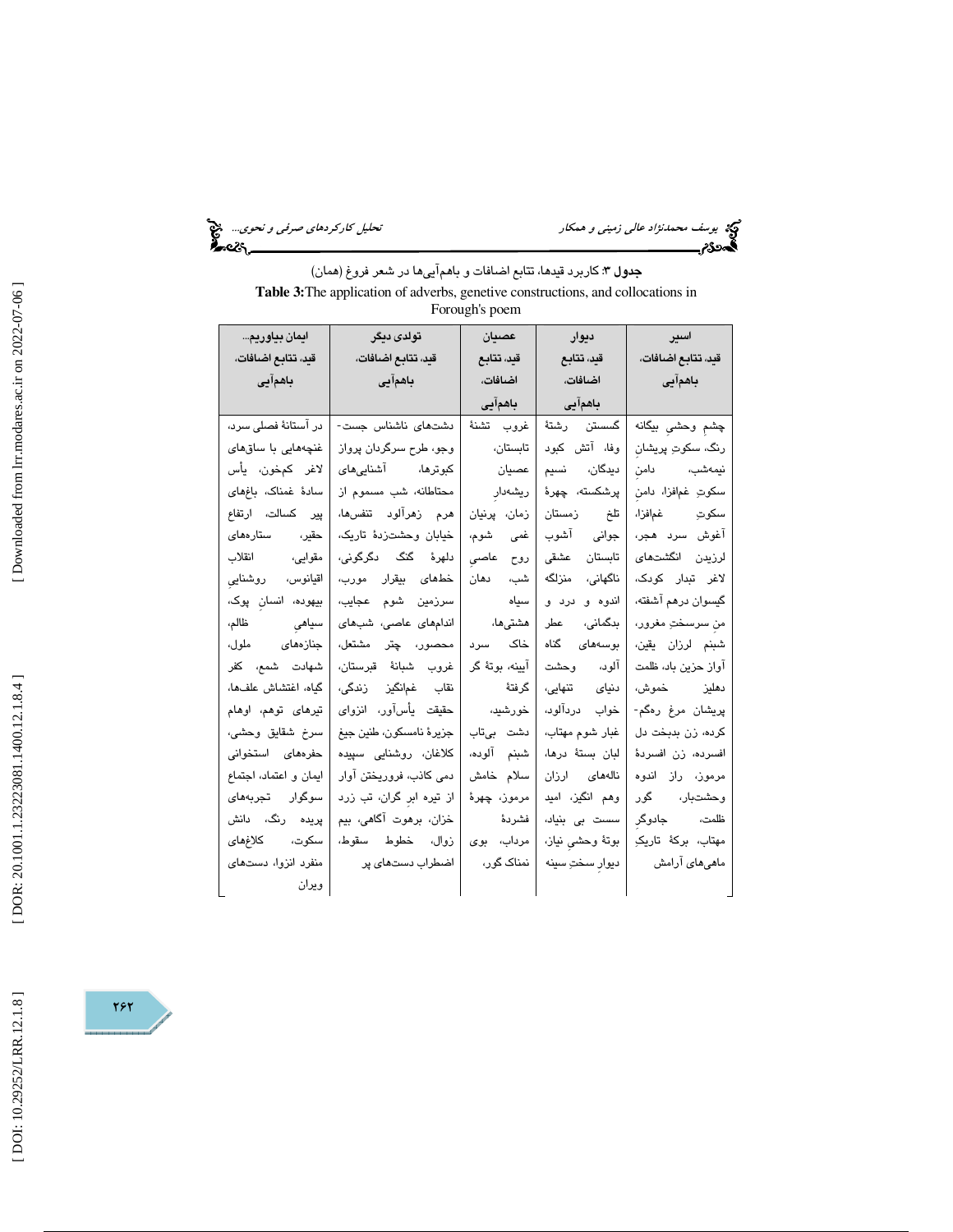(پياپي 61)، فروردين و ارديبهشت 1400 جستارهاي زباني دورة ،12 شمارة 1

اي يار/ اي يگانهترين يار/ چه ابرهاي سياهي در انتظار روز ميهماني خورشيدند ( فرخزاد، ۱۳۸۸، ص. ۲۰٤)

ابرهای سیاه در انتظارند تا روز روشن (اینده) را تیـرهوتـار کننـد. شــاعر بــا اســتفاده از صورتهای متقابل «ابرهای سیاه ≠ خورشید»، دوگانگی و تشویش را بهتر نشان داده اسـت. اين فضـا در قالب عبارت «چه ابرها*ی* سياهی» نشاندهندهٔ شگفتی گوينده از يک ســو و تاكيـد بر بزرگي و برجستگي اين اتفاق از سوي ديگر است. فروغ در نشـان دادن شـدت و ضـعف و حالت دروني خود بهرهٔ بسياري از توصيف ميبرد. در اينجا شاعر بهجـاي اوردن «ابـر»، بــا قرار دادن صفت «سياه»، حـس اشــوب را بيشــتر محســوس مــيكنـد. همچنـين، كــاربرد واژهٔ «انتظار» القاكنندهٔ این حس است كه هر لحظـه قـرار اسـت اتفـاق دلهـره۱وری رخدهـد. همـین «منتظر بودن»، خود عاملی است برای نشان دادن تداوم و ماندگاری اضطراب.

تمام روز تمام روز/ رهاشده، رهاشـده چـون لاشـه اي بـر آب/ بـه سـوي سـهمناك تـرين صخره پيش ميرفتم/ بهسوي ژرفترين غارهاي دريا/ و گوشـت خـوارترين ماهيـان ( همـان ، ص. ٢٦٤)

در اين شعر، تكـرار در عبــارت «تمــام روز» تأكيـدي اسـت بــر تــداوم زوال و نــامعلومي. همچنين، تكرار در قيد حالت «رهاشده» اوج تنهايي و بيكسي را نشان ميدهد. موصوفهـا*ي* «صـخره و غــار» نشــاندهنـدهٔ اينـدهٔ پـر از اضــطراب و نااميـدى فـروغ اسـت. صــفتهــاى «سهمناكترين»، «ژرفترين» و «گوشـتخـوارترين»، بـار اصـلي صـحنهسـازي را بـه دوش ميكشند. اين صفات از نوع عالي هستند كه براي نشان دادن نهايت شدت، سـختي و تشـويش شاعر انتخاب شدهاند.

فروغ با توجه به اوضاع آشفتة اجتماعي كه ارزشها در آن وارونه شـده و افـراد جامعـه كمكم از سنت، فرهنگ و ارزشهاي انساني فاصـله مـي گرفتنـد، دچـار نـوعي سـرخوردگي و اضطراب شده بود. او تحت تأثير چنين فضايي روزهاي يأسآلودي را تجربه ميكرد و آينـدة روشني پيش چشم خود نميديد و نگران زوال ارزشها و مسخشـدگي انسـان بـود. در اينجـا دیگر درد فروغ تنها «درد من» نیست، «درد ما» و «درد جامعه» است:

همسايههاي ما همه در خـاك باغچـه شـان بـه جـاي گـل/ خمپـاره و مسلسـل مـي كارنـد/ همسايههاي ما بر روي/ حوضهاي كاشيشان/ سرپوش ميگذارنـد/ و حـوض هـاي كاشـي/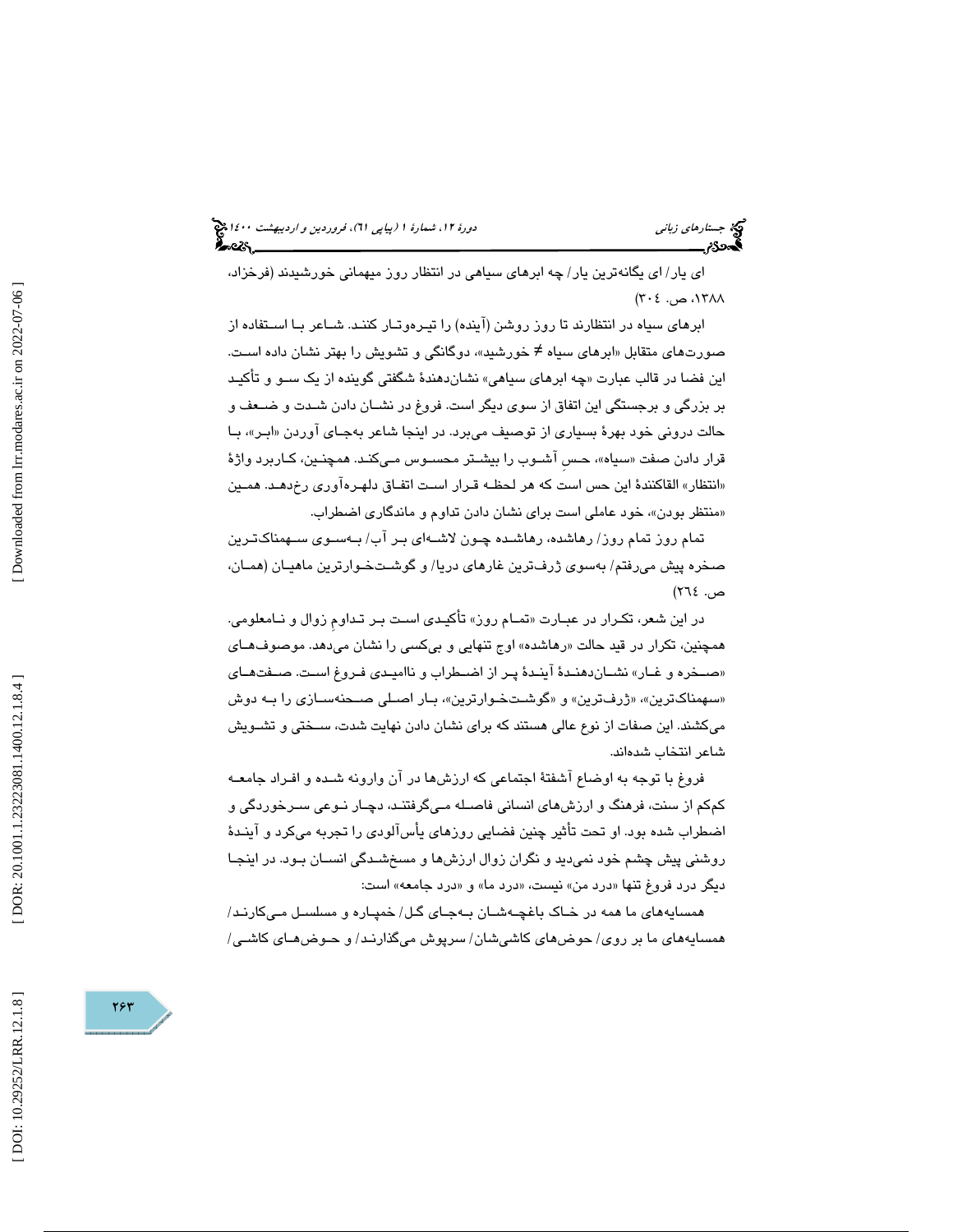بيآنكه خود بخواهند انبارهاي مخفي باروت ندا /... من از تصور بيهودگي اين همه دست/ و از تجسم بيگانگي اين همه صورت ميترسم.../ و بچههاي كوچهٔ ما كيفهاي مدرســهشــان را از بمبهاي كوچك پركردهاند (فرخزاد، ،1388 ص. 327 .)

در اين شعر، شاعر با به كار گرفتن كلمات دلهرهآور (خمپـاره و مسلسـل، ا نبـار بـاروت و بمب) و با تأكيد بر اينكه دانشآموزان، بهمنزلة معصومترين قشر اجتمـاع، نخسـتين قربانيـان خشونت عاديشده و رواج يافته در اجتماع هستند، كوشيده تصويري از اوضاع آشفتة محيط اطرافش ارائه كند. كاربرد واژههاي متقابل و جايگزين شدن آنها بهجاي هم، ايـن آ شـفتگي را محسوستر كرده است:

گل ≠ خمپاره/ حوض (روباز بودن) ≠ سرپوش/ حوض کاشی (ماهیها) ≠ انبـار بـاروت/ كتاب (بهطور ضمنی) ≠ بمب

اين نوع گزينش و تركيـب هـا نشـانة آشـكاري از نگـرش فـروغ و نشـان دهنـدة خاسـتگاه روانشناسانة واژهگزيني اوست.

## . 2ـ 3 بررسيهاي نحوي

پيوستار زباني ايجاب ميكند كه تحليل مطلوب متون، با بررسي همزمان صرف و نحو انجام شود. اين رويكرد به متن بر اين ديدگاه استوار است كه در هر متن منسجم، عناصر صرفي و نحوي يكديگر را در خلق و ارائة معنا تقويت ميكنند. از اين رو ، در پژوهش حاضر، افزون بر بررسي برخي ويژگيهاي صرفي شعر فروغ، نحو كلام شاعر نيز در پنجاه شعر برگزيدة وي بررسي شد. بدين ترتيب كه نخست معنا و پيام و سپس نحو كلام تحليل و واكاوي شد. اين واكاوي ، همانگونه كه در ادامه بدان اشاره خواهد شد، نشان ميدهد كه اضطراب موجود در شعرهای فروغ فرخزاد را میشود به دو دستهٔ «ترس از اینده» و اضطراب ناشی از «یادکرد گذشته » دستهبندي است.

 ميروم اما نميپرسم ز خويش/ ره كجا؟ منزل كجا؟ مقصود چيست؟/ بوسه ميبخشم ولي خود غافلم/ كاين دل ديوانه را معبود كيست؟( همان، ٩٦)

شاعر در اين شعر خستگي خود را از راه رفته و نيز اضطراب ناشي از چشمانداز مبهم اینده را در قالب تکرار جملات پرسشی بیان میکند. کاربرد حروف همپایهساز «اما» و «ولی»

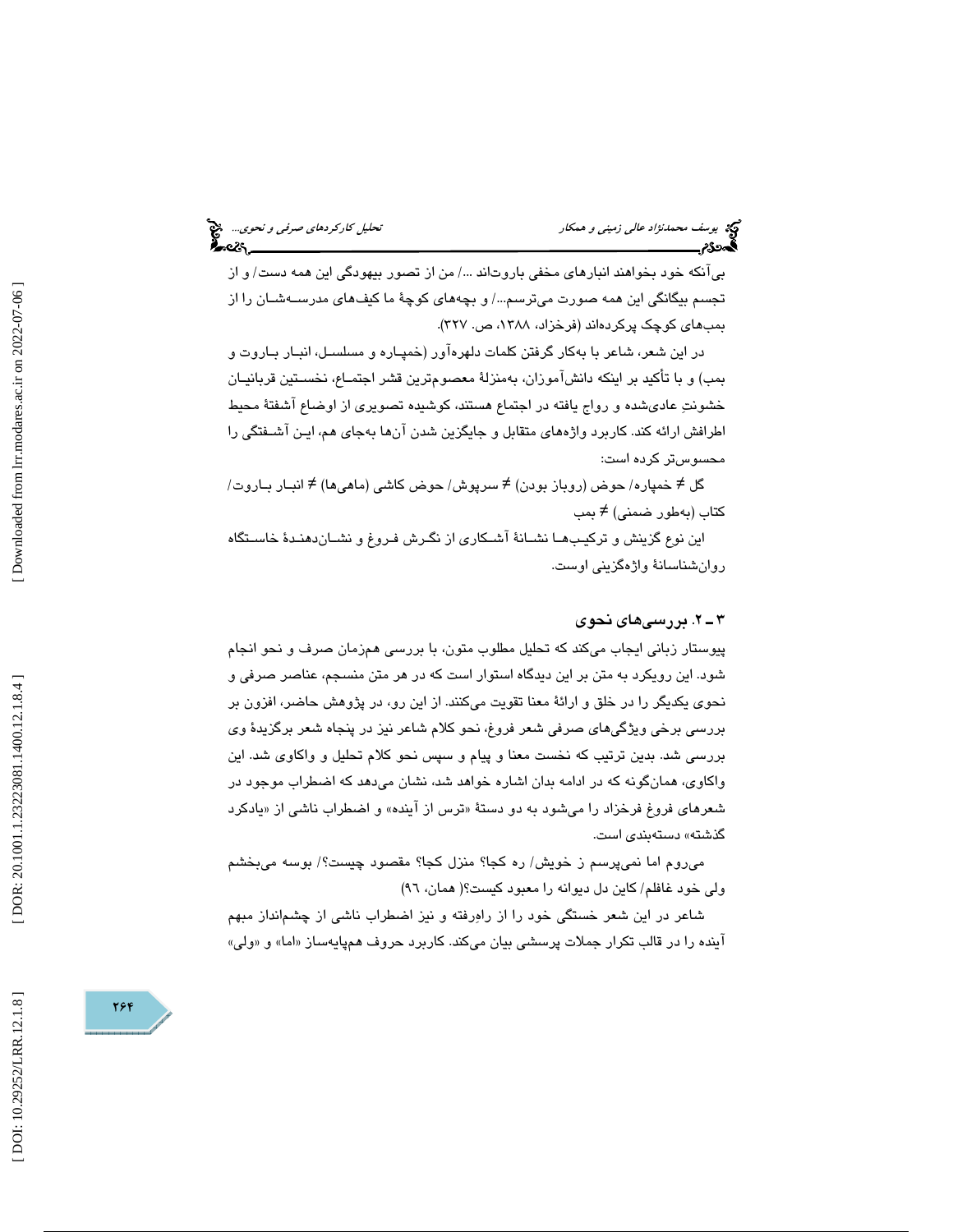(پياپي 61)، فروردين و ارديبهشت 1400 جستارهاي زباني دورة ،12 شمارة 1

 بعد از فعل، توجه خواننده را به جملة وابسته جلب ميكند. بدين ترتيب، سرزنش شاعر از غفلت موجود بهتر نشان داده میشود. کاربرد صفت «دیوانه»، نداشتن هدف و غافل بودن شاعر را ملموس كرده است.

من به آوار ميانديشم/ و به تاراج وزشهاي سياه ( همان، ص241. ).

در اين شعر، استفاده از فعل «مىانديشم» در زمان حال، نشاندهندهٔ استمرار است. حادثه (ريختن آوار و وزش بادهاي سياه) اينگونه نيست كه به يكباره اتفاق بيفتد و تمام شود، بلكه ر اينجا فروغ در انديشة وقوع حادثه است. اين امر سبب ميشود تا حالت اضطراب در د شخص بيشتر اشكار شود. قرار گرفتن صفت «سياه» در كنار وزش باد اوج تيرەبختي را نشان میدهد. گزینش واژهٔ «تاراج» در کنار «وزش» غارتگر، نشاندهندهٔ اضطراب و گم شدن لحظات آرام شاعر است. تتابع اضافات در بند دوم، امتداد وزش را عيني كرده است. حذف فعل به قرینهٔ لفظی در فعل دوم، سبب برجسته شدن گروه اسمی متمم «تاراج وزشها*ی* سياه» ميشود. اگر شاعر ميگفت «من به اوار و تاراج وزشهاي سياه ميانديشم»، برجستگي اين گروه اسمي و انتقال حس اضطراب آن، چنانكه بايد، محسوس نبود.

تا به كي بايد رفت؟/ از دياري به ديار ديگر/ نتوانم جستن نتوانم جستن/ هر زمان عشقي و ياري ديگر (همان، ص. ۱۸۳).

شاعر با قرار دادن واژههايي همچون «رفتن، نتوانستن، دياري به دياري و هرزمان» خستگي خود را از تكرار جستنها و اضطراب خود را از رفتنها و نرسيدنها نشان ميدهد. وي خسته از تكرار حوادث ملالآور زندگي، اين حس ناخوشايند را با تكرارِ واژگان و افعال بیان میکند. بند ابتدایی شعر با جملهٔ پرسشی «تا به کی باید رفت؟» شروع شده است. جملهٔ پرسشي افزون بر دلالت بر ناآگاهي از اوضاع موجود، نشاندهندة اضطراب دروني گوينده است. فعل «بايد رفت» در وجه التزامي حاكي از اجبار و ناگزيري در برابر امري لايتغير است. رفتن» از نوع افعال خاص و بيان آن در زمان حال، نشاندهندة تداوم وضعيت فعل « نامشخص و نامعلوم است.

عاقبت بند سفر پايم بست/ ميروم خندهبهلب خونين دل/ ميروم از دل من دست بدار/ اي اميد عبث بيحاصل (همان، ص. ٢٤).

میتوان گفت «تقابل و تضاد» یکی از امکانات زبان در بیان اضطراب است. شاعر برای

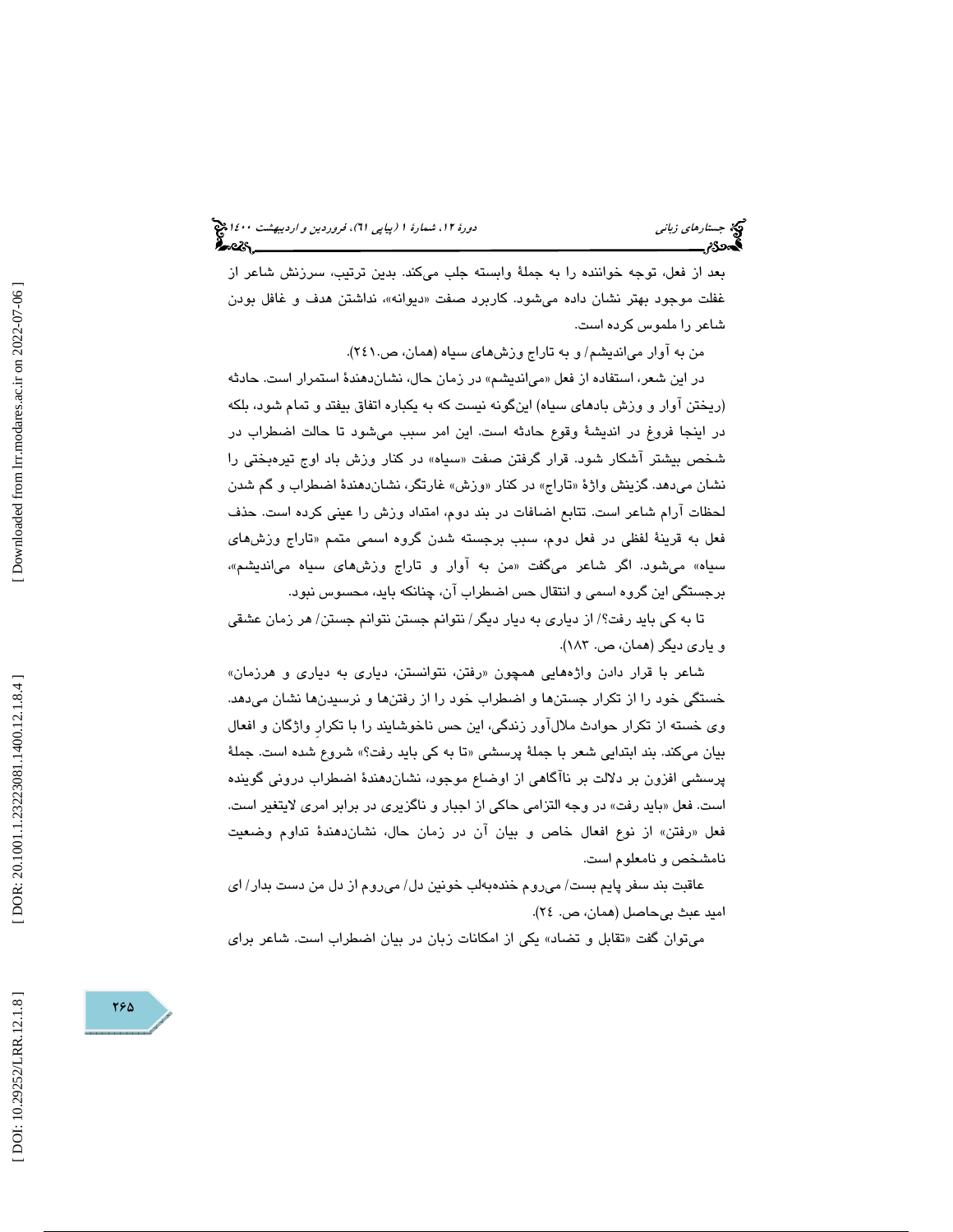ترسيم اضطراب دروني خود، واژههاي با بار معنايي مثبت را در تقابل واژهها با بارِ معنايي منفي بهكار ميبندد و حالتي را بازسازي ميكند كه بيان حال كنوني اوست؛ اضطرابي كه خود حاکی از نابسامانی۱ها و اشفتهحالی۱مای امروزی گوینده است. عبارت «خندهبهلب خونین »دل ، تناقضي است كه در ژرفساخت خود مبين حالت مشوش فروغ است. تكرار در فعل «ميروم» نشاندهندهٔ تاكيد و استمرار است. تتابع صفات در عبارت «اميدِ عبث بيحاصل»، بيهدفي در آينده را با شدت بيشتري نشان ميدهد.

وزش ظلمت را ميشنوي؟/ در شب اكنون چيزي ميگذرد / ماه سرخ است و مشوش/ و بر اين بام كه هر لحظه در او بيم فروريختن است/ ابرها همچون انبوه عزاداران/ لحظة باريدن را گويي منتظرند (همان، ص. ٢٠٠).

اطناب در اين بند با اوردن حرف ربط «كه»، برای توصيف فضای اضطراباور و وهمناك به كار رفته است (و بر اين بام كه ...) . حال آنكه شاعر ميتوانست بند را بدين صورت بياورد و بر اين بام/ ابرها همچون انبوه ... . تشبيه ابرها به عزاداران و تجسم فضايي سياه، با واژههايي مانند ظلمت و سرخ و مشوش، اضطراب همراه با ترس را عينيت بخشيده است. ابتداي شعر با پرسش آغاز ميشود. اين پرسش با هدف شنيدن پاسخ آري يا نه طرح نشده، بلكه در لاية زيرين متن نوعي دعوت به سكوت و تمركز براي گوش دادن است. سكوت و تمركز در اين بافت با قرار گرفتن در كنار واژگان موجود، اضطراب ناشي از شنيدن صداي باد را شدت میبخشد. اوردن واژهٔ «منتظر» در جایگاه مسند در کنار عبارات «هر لحظه» و «بیم فروریختن»، تداوم و همیشگی بودن اضطراب را القا میکند. حادثهای که قرار است به وقوع پيوندد و نوعي حالت انتظار را بهوجود ميآورد، اضطراب بيشتري براي شخص دارد.

در شب كوچك من، افسوس/ باد با برگ درختان ميعادي دارد/ درشب كوچك من دلهرة ويراني است (همان، ص. ١٩٩).

مرگانديشي چنان بر ذهن و انديشة شاعر سايه گسترده است كه سراسر زندگياش را در حال ويراني ميبيند. در اين شعر، تركيب باد (آيندة تيره و تار) و برگ (زندگي شاعر) و ميعاد اين دو، زوال و ويراني است. شاعر با اين تركيبها، كه نوعي تقابل را در دل خود به تصوير ميكشند، اضطراب و دلهرهٔ موجود را عينيت بخشيد. تكرار در متمم «شب كوچک من» تاكيد است بر تنهايي شاعر. در «دلهرهٔ ويراني بهسر بردن»، حس انتظار و استمرار اين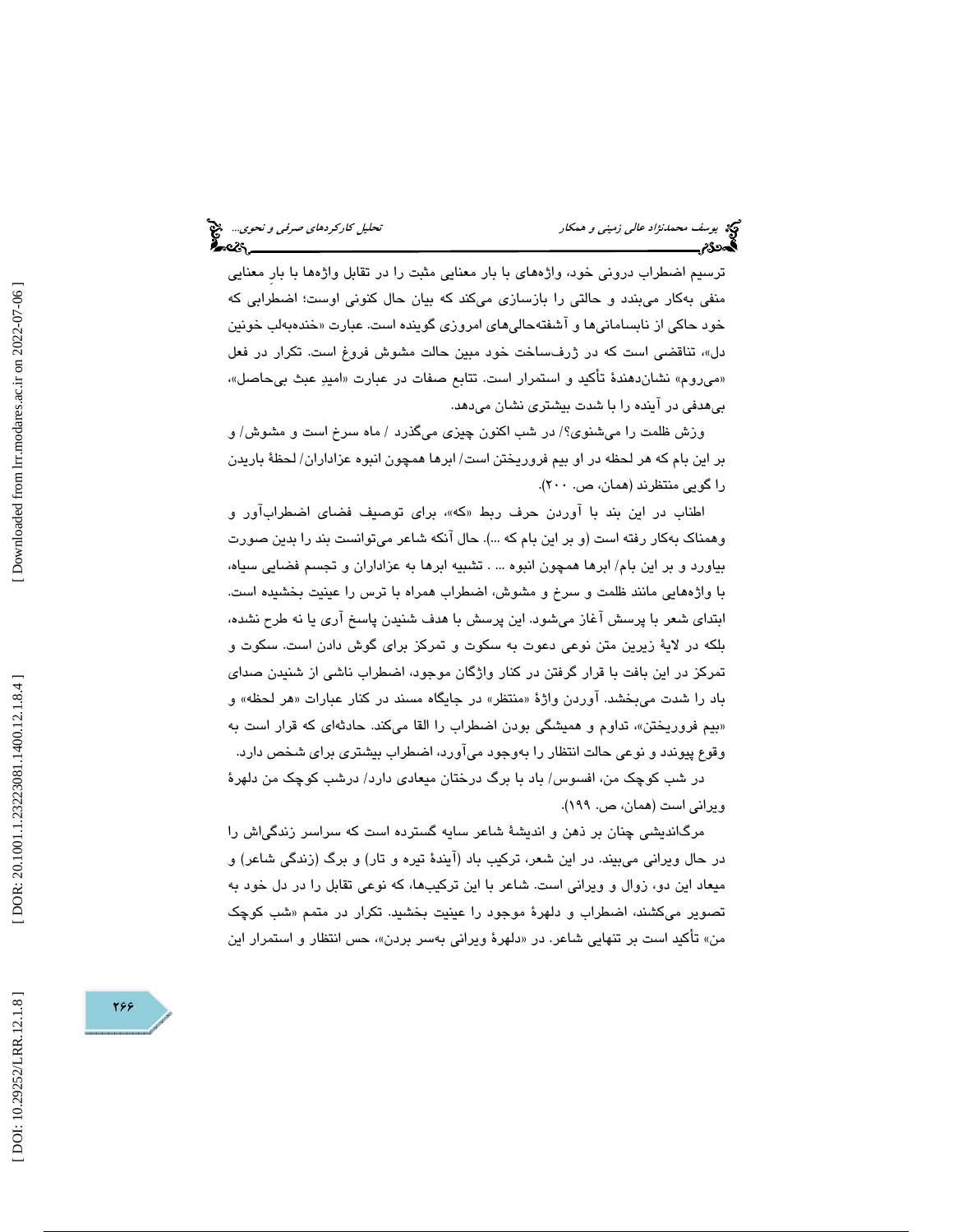حالت را برای وقوع یک ویرانی نشان میدهد که بسیار وحشتناکتر از «حادثهٔ اتفاق افتاده» است.

 آنچنان آلودست/ عشق غمناكم با بيم زوال/ كه همه زندگيام ميلرزد/ مثل اين است كه از پنجرهاي تكدرختم را سرشار از برگ/ در تب زرد خزان مينگرم (همان، ص190. .)

اين شعر نيز همراه با واژههاي متقابل، ميعادِ «سبزي با خزان» و «برگ با باد» است. پنجره» در شعر فروغ، نشاني از آينده است. فروغ در اين پنجره، زندگياش (تك درخت) را » رو به زوال ميبيند. اوردن تتابع صفات در دو تصوير متضادِ «تب زردِ خزان» و «تک درختِ سرشار از برگ» تشويش فضای موجود را نشان میدهد. اوردن قيد كيفيت «انچنان» در ابتداي جمله، تأكيدي است بر شدت آلودگي اين عشق با زوال. همچنين است تركيب و همنشيني«تب زربِ» با «لرزيدن».

كسي به فكر گلها نيست/ كسي به فكر ماهيها نيست/ كسي نميخواهد باور كند كه باغچه دارد مي ميرد.../ حياط خانة ما در انتظار يک ابر ناشناس خميازه مي كشد (همان، ص. ٢٢٤).

چنین بهنظر میرسد که «حیاط خانه» در این شعر معرف اجتماعی است که روزهای سیاه را انتظار مىكشد و «باغچه» و «ماهىها» نيز اشارهاى است به طبيعت، انسان و هرانچه ارزش زيستن دارد و زيستن را ارزش ميبخشد. شاعر در اين شعر نيز همچون اشعار پیشین با اوردن واژهٔ «انتظار» و فعل «خمیازه کشیدن»، بر نزدیک بودن زمان وقوع حادثهای ترسناک تأکید میکند. دلهرهٔ ناشی از این حالت انتظار قطعاً بیش از حادثهای است که در گذشته به وقوع پیوسته است. صفت «ناشناس» برای «ابر»، فضای ترسناکتری را بهوجود اورده است. «كسي» معرف گروههای مختلف مردم است كه بهنوعی نسبتبه فجايع جامعه بيتفاوت هستند. تكرار اين واژه سبب برجستگي آن شده است.

خورشيد مرده بود/ خورشيد مرده بود و فردا/ در ذهن كودكان/ مفهوم گنگ گمشدهاي داشت (همان،ص. ۲٤۹).

فروغ با گزينش واژهٔ «کودکان» و «فردا»، مجدداً نوعي انتظار در اگاهي يافتن را نشان ميدهد و اين بيانگر نامعلومي آينده است، زيرا سالها زمان ميبرد تا اين كودكان بزرگ شوند و فهم دقيقي از فجايع پيشآمده در جامعه بيابند. بند دوم و تكرار در جملهٔ خبري

784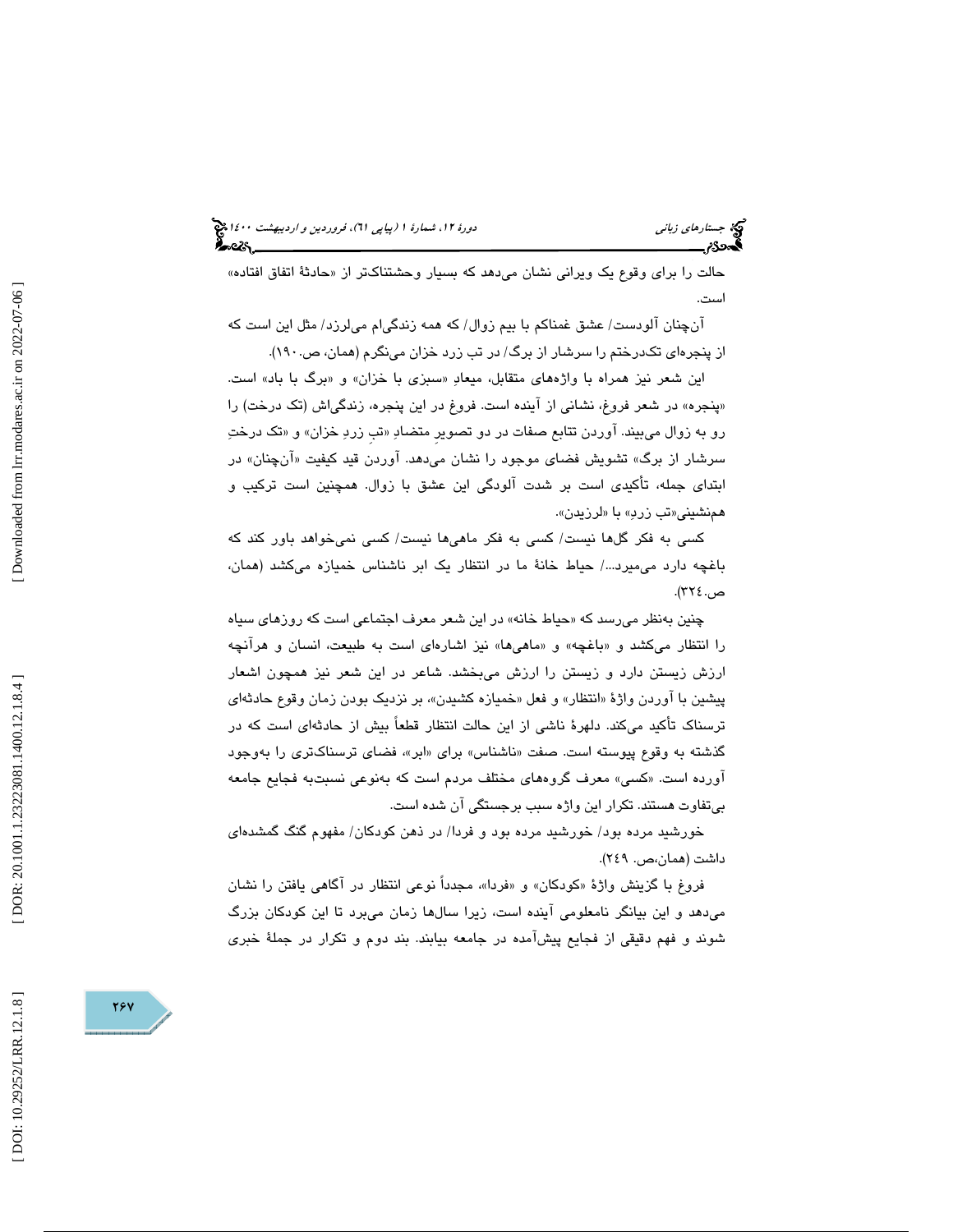خورشيد مرده بود» در زمان گذشته، تأكيدي بر قطعيت وقوع حادثه است. » بررسي اشعار فروغ نشان ميدهد كه احتمالاً بخشي از ناخرسندي و تشويش فروغ به

يادكرد رويدادهاي ناخوشايند گذشته برميگردد.

بر جدار كلبهام كه زندگيست/ با خط سياه عشق/ يادگارها كشيدهاند/ مردمان رهگذر (همان، ص. ۱۹۰).

در شعری که اورده شد، کلمهٔ «يادگار» حاکی از ماندگاری و ژرفای تأثیر منفی حوادث تلخ گذشته بر درون شاعر است. صفت «سیاه» در همنشینی عشق، فضای اندوه را ملموستر کرده است. بهکار گرفتن صفت «رهگذر»، اشفتگی زندگی فروغ را نشان میدهد. چیزی شبیه به «هر زمان عشقی و یاری دیگر» (همان، ص. ۱۸۳). جابهجایی گروه اسمی «مردمان رهگذر» و قرار گرفتن آن در انتهاي جمله، سب برجستگي بيشتر نهاد و مفهوم آن شده است. شاعر ميخواهد بر اين موضوع تأكيد كند كه زندگياش پر بوده است از عشقهاي سركوب شده.

من از ميان ريشههاي گوشتخوار ميآيم/ و مغز من هنوز/ لبريز از صداي وحشت پروانهای است كه او را / در دفترى به سنجاقى مصلوب كرده بودند .../ و از شقيقههاى مضطرب آرزوي من/ فوارههاي خون به بيرون ميپاشيد (همان، ص. ٣٢١).

در اين شعر، فروغ دنياي كودكي خود را ترسيم ميكند. او سعي دارد با بهكار گرفتن صفات ترسناك براي موصوفاتي كه در ذهن تصويري بيشتر لطيف و خاطرهسازي دارند، فضاي دلهرهآوري را ترسيم كند، مانند ريشههاي گوشتخوار، پروانة با سنجاق مصلوب شده، و فوارهٔ خون. بهنظر میرسد «پروانه»، همان کودکی فروغ است و انچه «مصلوب» میشود، رؤیاهای کودکانهٔ اوست. قید «هنوز» بیانگر این است که حس وحشت و اضطراب در وجود شاعر از گذشته تا به حال، ادامه دارد.

 ميگريزم از تو/ تا در ساحلي متروك/ از فراز صخرههاي گمشده در ابر تاريكي/ بنگرم رقص دورانگيز توفانهاي دريا را (همان، ص. ۱۲۸).

گريختن» در اين شعر بيانكنندة تمايل شاعر به گريز از گذشتة پرتشويش خويش فعل « است. قرار گرفتن فعل در ابتداي جمله آن را نشاندار كرده است. بدين ترتيب ، هم فعل و هم متمم «از تو» برجستگي پيدا ميكنند. «تو» در اينجا منشأ خاطرات تلخ فروغ در گذشته است. «ساحل متروک» و«صخرهٔ گمشده» حال کنونی و نامعلوم و «توفان» مبین ایندهٔ مبهم شاعر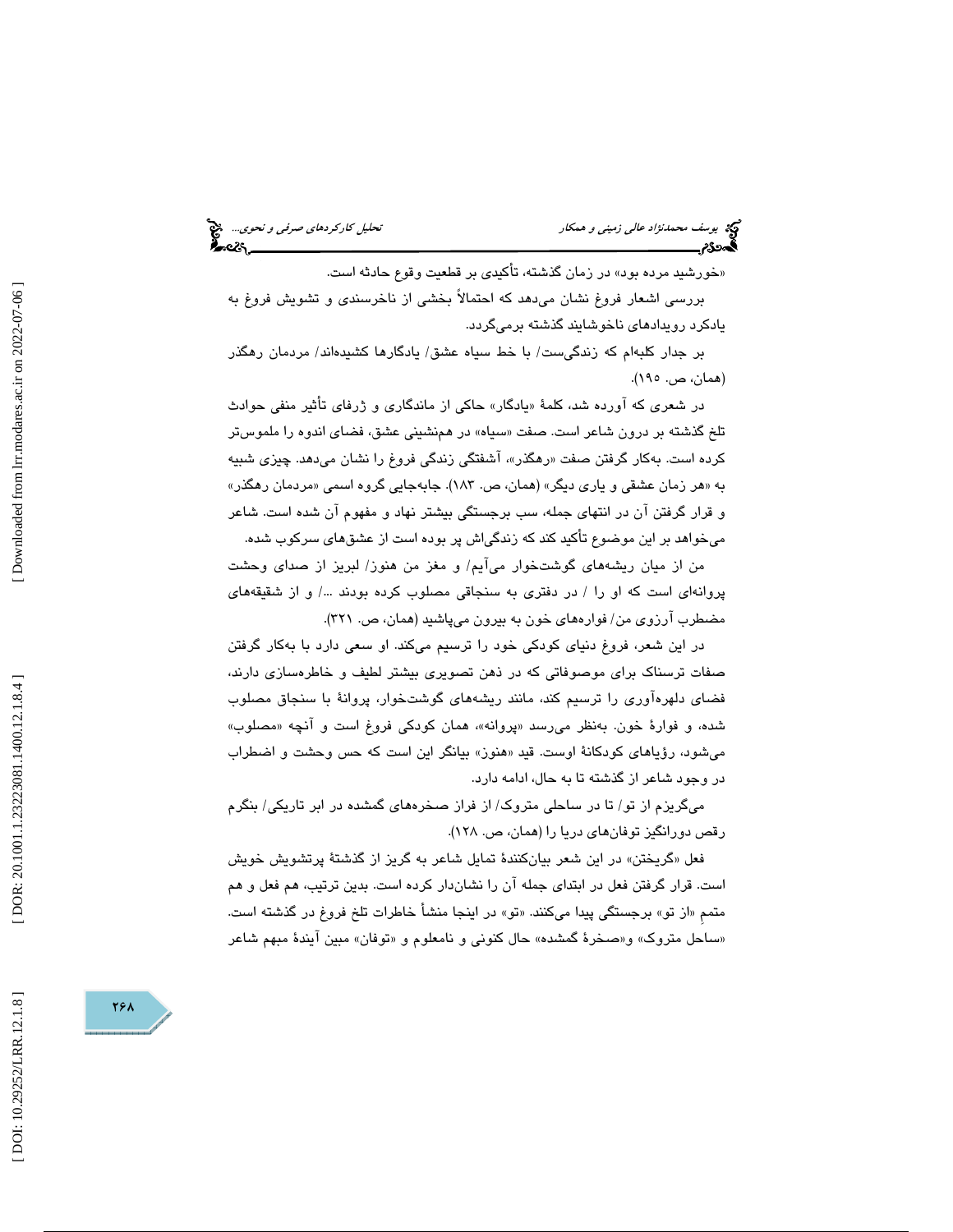## (پياپي 61)، فروردين و ارديبهشت 1400 جستارهاي زباني دورة ،12 شمارة 1

است. متمم قیدی «در ابر تاریک» اطنابی است که در کنار صفات «متروک» و «گمشده» دلهرهٔ موجود در شعر را عينيت بخشيده است.

صداي باد ميآيد/ صداي باد ميآيد، اي هفتسالگي/ برخاستم و آب نوشيدم/ و ناگهان بهخاطر آوردم/ كه كشتزارهاي جوان تو از هجوم ملخها چگونه ترسيدند /... ما هرچه را كه بايد/ از دست داده باشيم از دست دادهايم/ ما بيچراغ بهراه افتاديم (همان ، ص. 318 .)

در اين شعر، شروع بند با صداي باد و تكرار آن اضطراب موجود در شعر را تشديد كرده است. اين حس با اوردن جملهٔ «برخاستم» و «اب نوشيدم» و همنشيني ان با ساير اجزاي شكل «پریدن از یک خواب ترسناک» را برای خواننده محسوس میکند. قید «ناگهان» حاکی از بهیاد آوردنهاي ناگهاني ترسهاي گذشتة اوست. فروغ در اين شعر نيز ريشة بيهدفيها، سرگردانيها و اضطرابها و استمرار ان را در گذشتهٔ خود میبیند. «عبارت بیچراغ بهراه افتادن» نشاندهندهٔ همين موضوع است و تاكيد بر نداشتن ايندهٔ روشن. ذكر افعال ماضـي، بعد از عبارت «بەخاطر آوردم» گذشتهگرايي موجود در شعر را شدت بخشيده است.

## . 4 نتيجه

ايجاد ارتباط كلامي (و نوشتاري) با ديگران، صرفاً از طريق زبان ميسر است. در زبان، به فراخور مهارت كاربر، ويژگيهاي عاطفي، رواني و انديشگاني گوينده منعكس ميشود. بديهي است كه اين بازتاب، در زبان شاعرانه بيشتر و هنرمندانهتر است. در اين پژوهش در چارچوب اين ديدگاه چامسكي كه معناي كلام در روساخت و نحو جملهها و عبارتها بروز مييابد، صرف و نحو زبان شعر فروغ فرخزاد را در پنجاه شعر از دفترهاي پنجگانة او كاويديم و سعي كرديم به اين پرسش اصلي پاسخ دهيم كه چگونه بررسي و تحليل مؤلفههاي زباني ميتواند حالتهاي رواني اضطراب را در اشعار فروغ فروخزاد بازتاب دهد. بدين ترتيب، اشعار برگزيده با نگاه ويژه به صرف و نحو و رويكرد روان ـ زبانشناسي بررسي شد. نتايج پژوهش حاكي از آن است كه مؤلفههاي زباني، ازجمله نوع افعال، نوع جملهها، چينش اجزا و واژهها، تكرارها، اطنابها و جابهجايي سازههاي نحوي و صفات، قيود، تتابع اضافات و باهم آييها در شعر فروغ بهگونهاي بهكار رفتهاند كه ميتوان از طريق تحليل آن پي به اضطراب شاعر برد. درخصوص گروه فعلي بايد گفت كه انتخاب آن نشاندهندة افكار

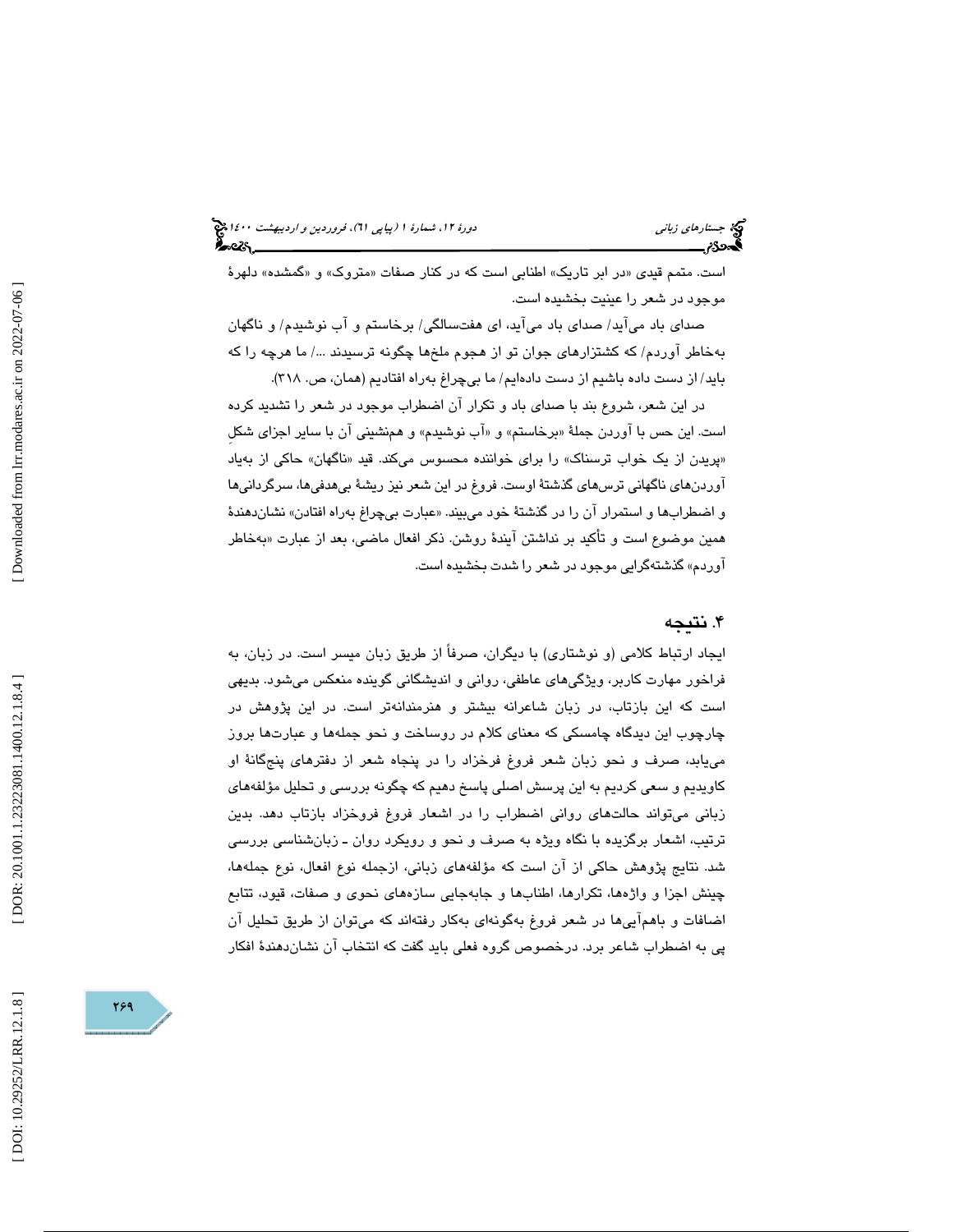خالق اثر است. برخي از فعلهاي بهكار رفته در اشعار مورد بررسي، بر يك مفهوم كانوني متمركزند كه حالتي از انتظار را نشان ميدهند. اين امر بيانگر نوعي بلاتكليفي، دلهره و اضطراب شاعر در مواجه با آيندهاي نامعلوم است. بهكار بردن افعال در زمان مضارع مستمر بيانكنندة تداوم اين حالت در زمان حال و آينده است. همچنين ، همخوانيِ فعل، وجه، زمان و مفهوم آن با فضا، صحنه و ساير واژگان ترس و اضطراب موجود را به بهترين شكل نشان ميدهد. درخصوص جملهها بهويژه جملههاي مركب، بند وابسته بخش اعظم القاي مفهوم مورد نظر را با حالت توضيحي نشان ميدهد. كاربرد جملههاي پرسشي و تكرار آن مبين ترديد و ابهام از چگونگي عمل است. تكرار در جملهها و واژهها نيز ابزاري است كه فروغ براي نشان دادن اهميت معنا و تصوير مورد نظر متبحرانه آن را بهكار ميگيرد. استفاده از واژههاي متضاد و متقابل از ديگر ظرفيتهاي زباني براي نشان دادن درون مشوش و آشفتة فروغ است. شاعر براي نشان دادن شدت و ضعف اضطراب، از توصيف به- خوبي بهره ميبرد. تا جايي كه اگر صفت مورد نظر حذف شود بار معنايي و تصويري، آنطور كه بايد، القا نميشود. تصاوير موجود تنها با رابطة مشبه و مشبهبه، بهوجود نيامدهاند، بلكه وجود صفات، قيود و همخواني معنايي فعل با بافت و درنهايت، توجه ويژه به گزينش (جانشيني) و تركيب (همنشيني) نقش مهمي در انعكاس و به تصوير كشيدن حالت دروني دارند. اطنابهاي بهكار رفته مانند متممهاي قيدي، جملههاي توضيحي، تكرارها و... كاملاً بهجا و بهدور از حشو هستند. فروغ با استفاده از اين روش بر آن است تا اضطراب دروني خود را با بياني تفصيلي نشان دهد. به اين ترتيب ، مخاطب نيز با روحية شاعر و فضاي دلهرهآور همراه ميشود. شاعر با تكرار گروههاي اسمي و فعلي، حروف و جملهها بر آن است ترس و دلهرة موجود را مؤكد كند تا اهميت حالت و مفهوم بر خواننده روشن شود و در آخر توجه ويژه به جابهجايي سازههاي جمله و انتخاب از اين ساختهاي نحوي، سبب ميشود خواننده به مفهومي هدايت شود كه از همان ابتدا مدنظر شاعر بوده است. فروغ سعي ميكند با اين ساخت نحوي، جملهها را نشاندار و برجسته كند و توجه خواننده را به مفهوم و تصوير مورد نظر معطوف دارد. مفردات كلام فروغ، ازجمله گزينش واژگان، صفات، قيود و نيز ساختهاي تركيبي و باهم آييها نيز عموماً متعلق به حوزة معنايي واهمه و هراس بوده است، اضطراب دروني شاعر را كاملاً به مخاطب منتقل ميسازد.

Downloaded from lrr.modares.ac.ir on 2022-07-06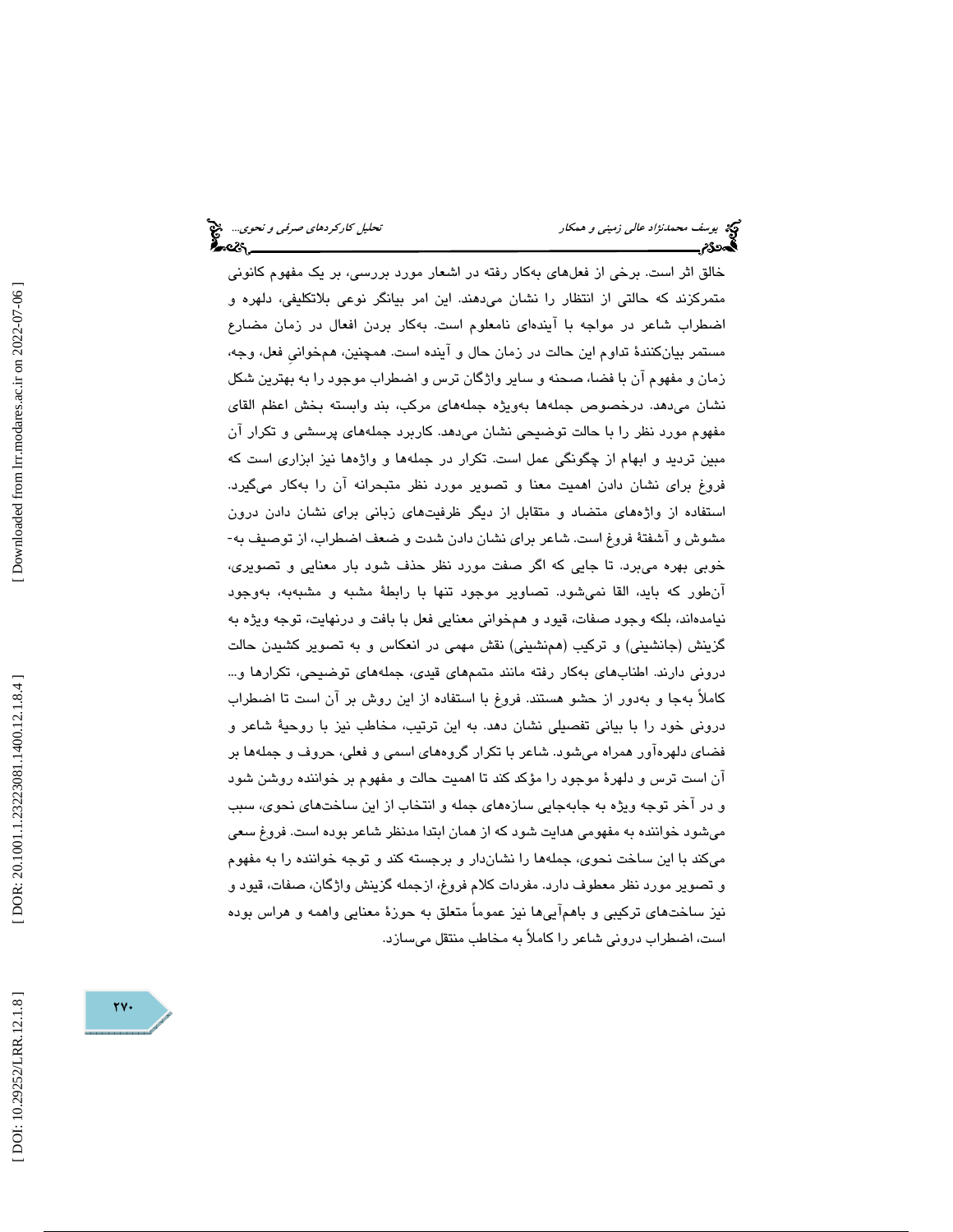(پياپي 61)، فروردين و ارديبهشت 1400 جستارهاي زباني دورة ،12 شمارة 1

. پينوشت ها 5

- 1. psycholinguistics
- 2. simple sentence
- 3. compound sentence
- 4. interrogative sentence
- 5. past verbs
- 6. present verbs 7. mood
- 
- 8. mirror of the mind 9. paradigmatic
- 10. syntagmatic

١١. اشعار مورد بررسي عبـارت|نـد از: يـادي از گذشـته، پـاييز، گريـز و درد، ديـو شـب، بيمـار، خانـهٔ متروك، صبر سنگ، صدايي در شب، اسير، افسانة تلـخ، ديـدار تلـخ، وداع، چشـم بـه راه، راز مـن، حلقـه، خواب (اسير)؛ رؤيا، نغمة درد، گمشـده، قربـاني، سـپيدة عشـق، انـدوه تنهـايي، ديـوار، دنيـاي سـايه هـا، قصـهاي در شب، ترس، ستيزه (ديوار)؛ شـعري براي تو، پوچ، دير، بازگشت، جنون، ظلمـت (عصـيـان)؛ آن روزها، باد ما را با خود خواهد برد، دريافت، در غروبي ابدي، معشوق مـن، آيـه هـاي زمينـي، ديـدار در ؛ شب؛ گذران، روي خاك، شعر سفر، روي خاك، در آبهاي سبز تابستان، ميان تـاريكي (تولـدي ديگـر ) ايمان بياوريم به آغاز فصل سرد، پنجره، دلم براي باغچه ميسوزد، بعـد از تـو اي هفـت سـالگي، پرنـده مردني است (ايمان بياوريم به آغاز فصل سرد).

## . 6 منابع

- استاینبرگ، د. (۱۳۸۱). *درآمدی بر روانشناسی زبان*. ترجمهٔ ا. گلفام. تهران: سمت.
- اشرف(اده، ر.، و روحبخش مبصري، ع. (١٣٩٥). روانشناسي زبان و زبانشناسي روان در داستان رستم و سهراب، *زبان و ادبیات فارسی،* دانشگاه ازاد اسلامی مشهد،۷، ۱۲۳ ـ  $105$ 
	- ایلخانیپور، ن. (١٣٩٤). ص*فات وجهی در زبان فارسی*. تهران: نشر مركز.
- پناهي، پ. (1394). اضطراب در اشعار فروغ فرخزاد و غاده السمان. تهران: روشنگران و مطالعات زنان .
- پورمحمدحسين، (ز. 1395). بررسي روانشناختي شخصيت جلال آل احمد براساس *ساختار دستوری در آثار وی.* استاد راهنما: ع. ا. باقری خلیلی. کارشناسی ارشد. دانشگاه

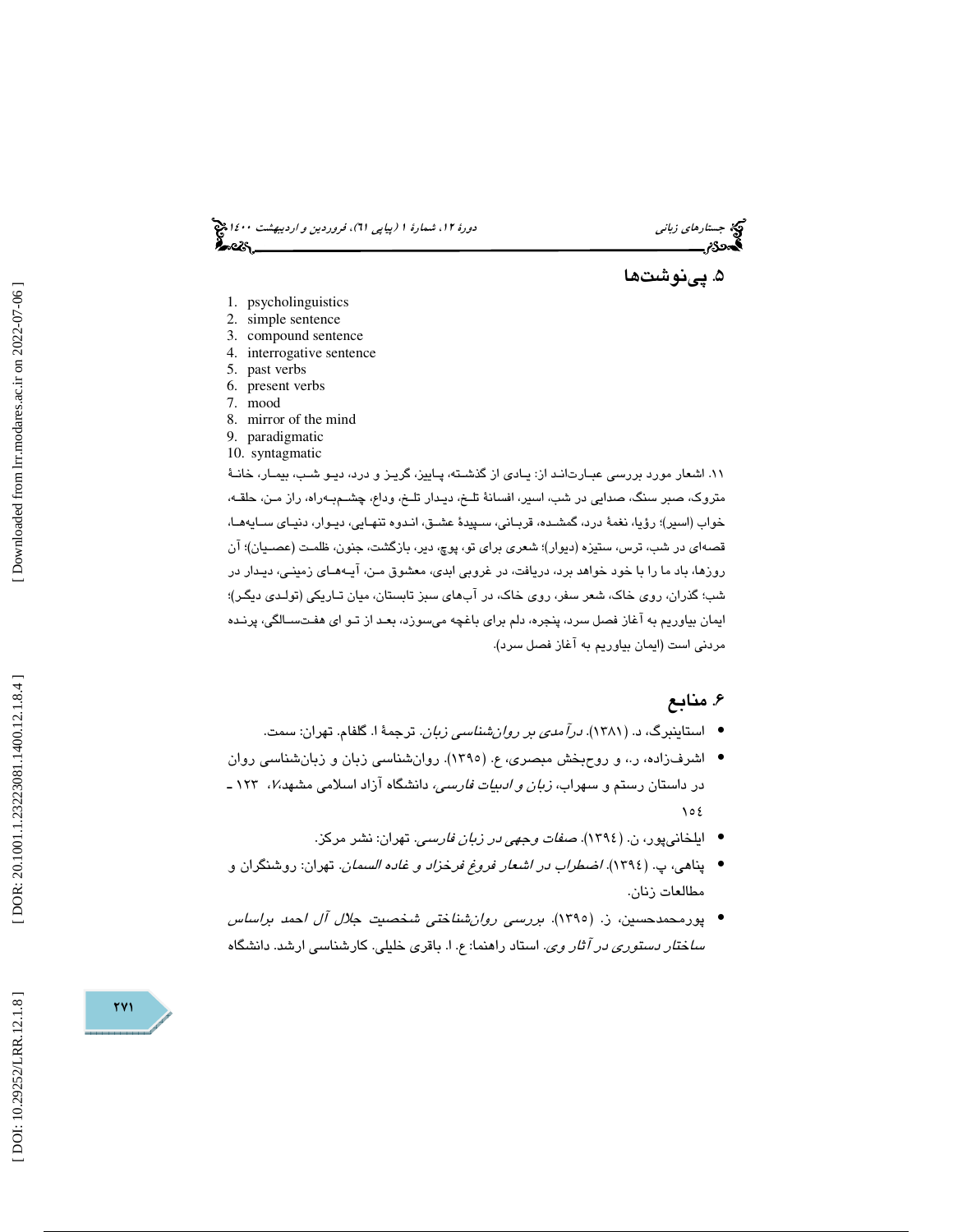# قحلیل كاركرد*هاي صرفي و نحوي...*.. پن<mark>ي</mark><br>است است است است است انتخاب**ه**

# يوسف محم*دنژاد عالي زميني و همکار*<br>**پھونگائريسسسسس**سسسسسسسسسسسسسسسس

مازندران .

- جلالي، ب. (١٣٧٦). *در غروبي ابدي*. تهران: مرواريد.
- چامسكي، ن. (١٣٦٣). *ساختهاي نحوي*. ترجمهٔ ا. سم**يع**ي. تهران: خوارزمي.
	- حقوقي، (م. 1372). شعر زمان ما (4): فروغ فرخزاد. تهران: نگاه. •
- خواجوي، ع. ر. (١٣٨٥). رويكردي نو به فعل از ديدگاه روانشناسي زبان. *رشد آموزش*  $\mathsf{Y} \circ \mathsf{Y} \mathsf{Y}$ ،  $\mathsf{Y} \mathsf{Y}$ ،  $\mathsf{Y} \circ \mathsf{Y}$
- درزی، ع.، و عباسی، م. (١٣٩٧). بررسی جایگاه روساختی فاعل در زبان فارسی بر پایهٔ شىواھد روان زبان شناخت*ى، جستارماى زبانى، ٩،* ٢٠٣ ـ ٢٢٥
	- شعارينژاد، ع. ا. ( 1375). فرهنگ علوم رفتاري. تهران: اميركبير . •
	- عزبدفتري، ب. (١٣٧٢). *دربارهٔ نوام چامسكي*. تهران: فرهنگ معاصر.
	- فدايي، ف. (١٣٧٠). چامسكي و روان شناسي زبان *. ادبستان فرهنگ و هنر، ١٩،* ٢٥ ـ ٥٧ •
		- فرخزاد، ف. (۱۳۸۸). *ديوان شعر*. تهران: نگاه.
		- مشرف آزاد تهرانی، م. (١٣٧٦). *پریشاندخت شعر*. تهران: ثالث.
- هاشمي، ز. (1392). بررسي اضطراب در آثار فروغ فرخزاد و سهراب سپهري. استاد راهنما: ا. صادقي. كارشناسي ارشد. دانشگاه شهركرد.
- يعقوبي، پ. (1391). تحليل صورتبندي راوي شعر فروغ فرخزاد از اضطراب خانوادة دنیای مدرن بر مبنای نظریهٔ موری بوون. مشاوره و رواندرمانی خانواده، ٤، ٥٧٢ ـ ٧٧٤

### **References**

- Ashrafzade, R. & Rouhbakhshe Mobasseri, A. (2016). Psychology of language and the linguistic of psyche in the story of Rostam and Sohrab, *Persian Literature*, Islamic Azad University of Mashhad, 12(7), 123-154. [In Persian].
- Azab Daftari, B. (1993). *On Noam Chomsky*, Tehran: Farhang Moaser. [In Persian].
- Chomsky, N. (1984). *Syntactic Structures*, Translated by: Ahmad Sami'i Gilani, Tehran: Kharazmi. [In Persian].
- Chomsky, N. (2006), Language and Mind, Cambridge University Press.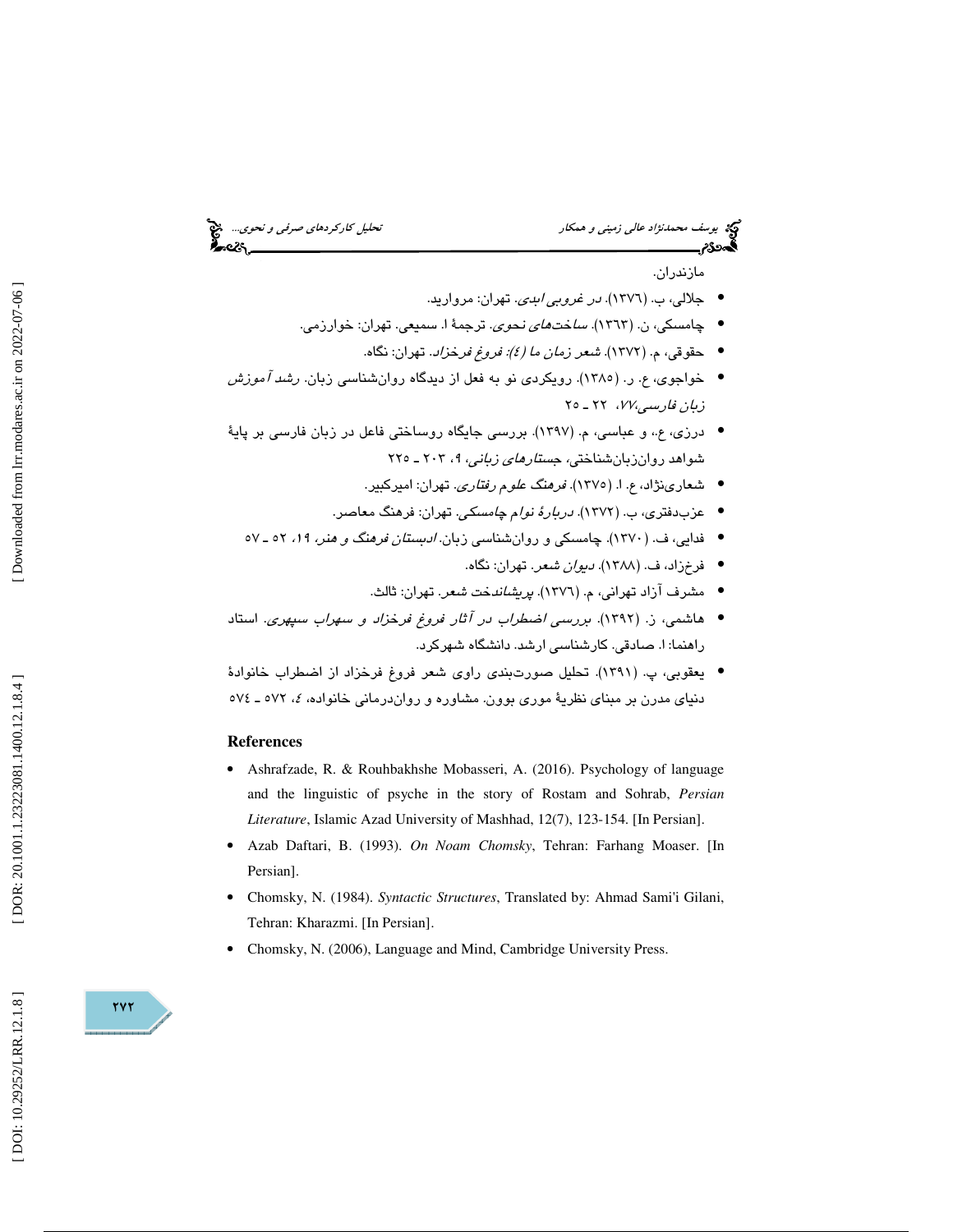### (پياپي 61)، فروردين و ارديبهشت 1400 جستارهاي زباني دورة ،12 شمارة 1 આ પા

- Darzi, A. and Abbasi. M (2018), the analysis of surface position of subject in Persian based on psycholinguistic evidence, *Language Related Research*, 9(3): 45, September 2018, 203-225. [In Persian].
- Fadayi, F. (1991). Chomsky and psycholinguistics, *Adabestan*, 19, 52–57. [In Persian].
- Farrokhzad, F. (2009). *Poetical Works*, Tehran: Negah. [In Persian]
- Hashemi, Z. (2013). *The analysis of fear and anxiety in the works of Forough Farrokhzad and Sohrab Sepehri*, M. A. Thesis, Faculty of Letters and Humanities, University of Shahrekord. [In Persian].
- Hoghoughi, M. (1994). *Poetry of our era (4): Forough Farrokhzad*, 1<sup>st</sup> Ed, Tehran: Negah. [In Persian].
- Ilkhanipour, N. (2017). *Modality adjectives in Persian language*, 2<sup>nd</sup> Ed, Tehran: Markaz. [In Persian].
- Jalali, B. (1997). *In an Endless Dusk*, Tehran: Morvarid. [In Persian].
- Khajavi, A. R. (2006). A new approach to verb from a psycholinguistic view, *Development of Teaching Persian Language*, 77, 22–25. [In Persian].
- Moshref Azad Tehrani, M. (2013). *The Fraught Daughter*, Tehran: Sales. [In Persian].
- Panahi, P. (2015). *Anxiety in the Poems of Forough Farrokhzad and Ghadah Al-Samman (Comparative Criticism)*, Tehran: Roshangaran .[In Persian].
- Pour-Mohammadhossein, Z. (2016). *The Psychological analysis of grammatical structure in Jalal Al-e-Ahmad works*, Department of language and Literature, Faculty of Humanities and Social Sciences, M. A. Thesis, University of Mazandaran. [In Persian].
- Sheari Nejad, A. (1996). *Dictionary of behavioral Sciences*, Tehran: Amir Kabir. .[In Persian].
- Steinberg, D. (2019). *An Introduction to Psycholinguistics*, Translated by: Arsalan Golfam, 12<sup>th</sup> Ed, Tehran: SAMT. [In Persian].